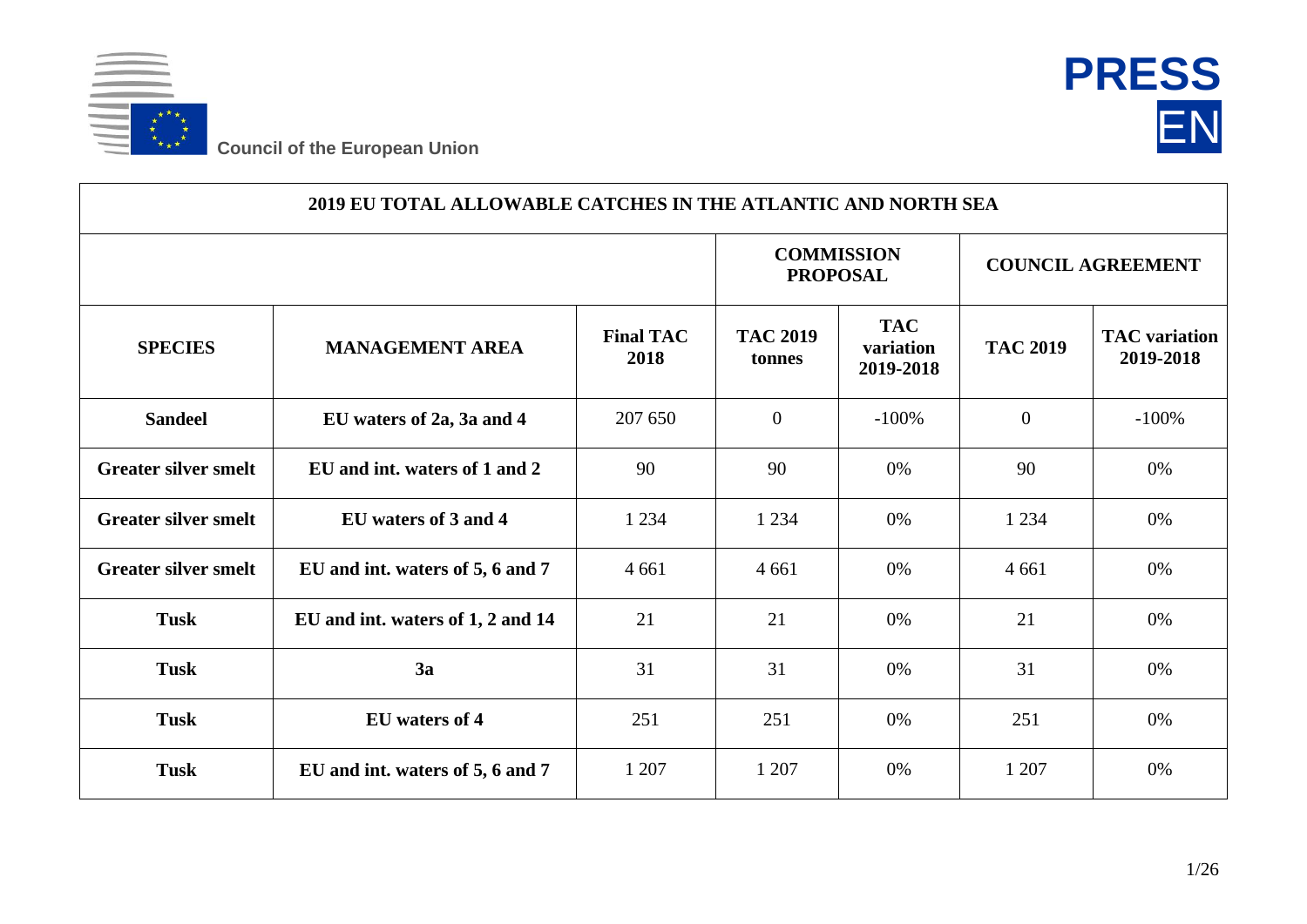



| 2019 EU TOTAL ALLOWABLE CATCHES IN THE ATLANTIC AND NORTH SEA |                                                    |                                      |                           |                                      |                 |                                   |  |  |
|---------------------------------------------------------------|----------------------------------------------------|--------------------------------------|---------------------------|--------------------------------------|-----------------|-----------------------------------|--|--|
|                                                               |                                                    | <b>COMMISSION</b><br><b>PROPOSAL</b> |                           | <b>COUNCIL AGREEMENT</b>             |                 |                                   |  |  |
| <b>SPECIES</b>                                                | <b>MANAGEMENT AREA</b>                             | <b>Final TAC</b><br>2018             | <b>TAC 2019</b><br>tonnes | <b>TAC</b><br>variation<br>2019-2018 | <b>TAC 2019</b> | <b>TAC</b> variation<br>2019-2018 |  |  |
| <b>Tusk</b>                                                   | Norwegian waters of 4                              | 170                                  | 170                       | $\theta$                             | 170             | $\overline{0}$                    |  |  |
| <b>Boarfish</b>                                               | EU and int. waters of 6, 7 and 8                   | 20 380                               | 21 830                    | 7%                                   | 21 830          | 7%                                |  |  |
| <b>Herring</b>                                                | 3a (directed)                                      | 41 768                               | 25 4 15                   | $-39%$                               | 29 3 26         | $-30%$                            |  |  |
| <b>Herring</b>                                                | EU and Norwegian waters of 4<br>north of 53° 30' N | 359 977                              | 230 782                   | $-36%$                               | 230 782         | $-36%$                            |  |  |
| <b>Herring</b>                                                | Norwegian waters south of 62° N                    | 1 2 3 9                              | 886                       | $-28%$                               | 886             | $-28%$                            |  |  |
| <b>Herring</b>                                                | 3a (by-catches)                                    | 6 6 5 9                              | 6 6 5 9                   | 0%                                   | 6 6 5 9         | 0%                                |  |  |
| <b>Herring</b>                                                | 4, 7d and EU waters of 2a                          | 9669                                 | 13 190                    | 36%                                  | 13 190          | 36%                               |  |  |
| <b>Herring</b>                                                | 4c, 7d (directed fishery)                          | 66 040                               | 42 3 24                   | $-36%$                               | 42 3 24         | $-36%$                            |  |  |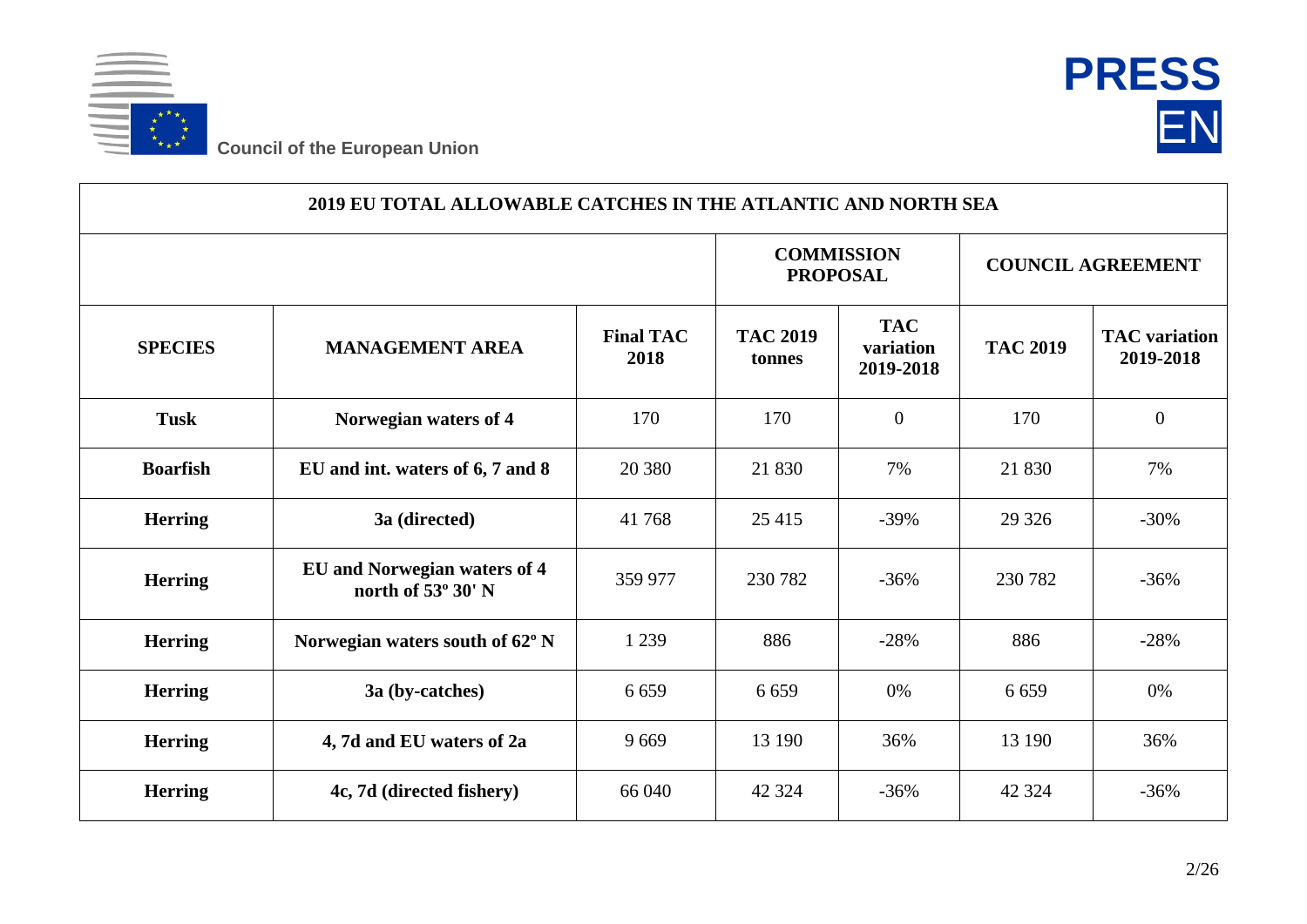



|                | 2019 EU TOTAL ALLOWABLE CATCHES IN THE ATLANTIC AND NORTH SEA |                          |                                      |                                      |                          |                                   |  |  |  |  |
|----------------|---------------------------------------------------------------|--------------------------|--------------------------------------|--------------------------------------|--------------------------|-----------------------------------|--|--|--|--|
|                |                                                               |                          | <b>COMMISSION</b><br><b>PROPOSAL</b> |                                      | <b>COUNCIL AGREEMENT</b> |                                   |  |  |  |  |
| <b>SPECIES</b> | <b>MANAGEMENT AREA</b>                                        | <b>Final TAC</b><br>2018 | <b>TAC 2019</b><br>tonnes            | <b>TAC</b><br>variation<br>2019-2018 | <b>TAC 2019</b>          | <b>TAC</b> variation<br>2019-2018 |  |  |  |  |
| <b>Herring</b> | EU and int. waters of 5b, 6b and<br>6aN(1)                    | 4 1 7 0                  | 4 1 7 0                              |                                      | 4 1 7 0                  | $\overline{a}$                    |  |  |  |  |
| <b>Herring</b> | 6a(S), 7b, 7c                                                 | 1 630                    | 1 630                                | 0%                                   | 1 630                    | 0%                                |  |  |  |  |
| <b>Herring</b> | 6Clyde(1)                                                     | To be<br>established     | To be<br>established                 |                                      | To be<br>established     | $\overline{\phantom{a}}$          |  |  |  |  |
| <b>Herring</b> | 7a(1)                                                         | 7016                     | 6896                                 | $-2\%$                               | 6896                     | $-2\%$                            |  |  |  |  |
| <b>Herring</b> | 7e and 7f                                                     | 930                      | 930                                  | 0%                                   | 930                      | 0%                                |  |  |  |  |
| <b>Herring</b> | $7g(1), 7h(1), 7j(1)$ and $7k(1)$                             | 10 127                   | 4 7 4 2                              | $-53%$                               | 4 7 4 2                  | $-53%$                            |  |  |  |  |
| <b>Anchovy</b> | 8                                                             | 33 000                   | 33 000                               | 0%                                   | 33 000                   | 0%                                |  |  |  |  |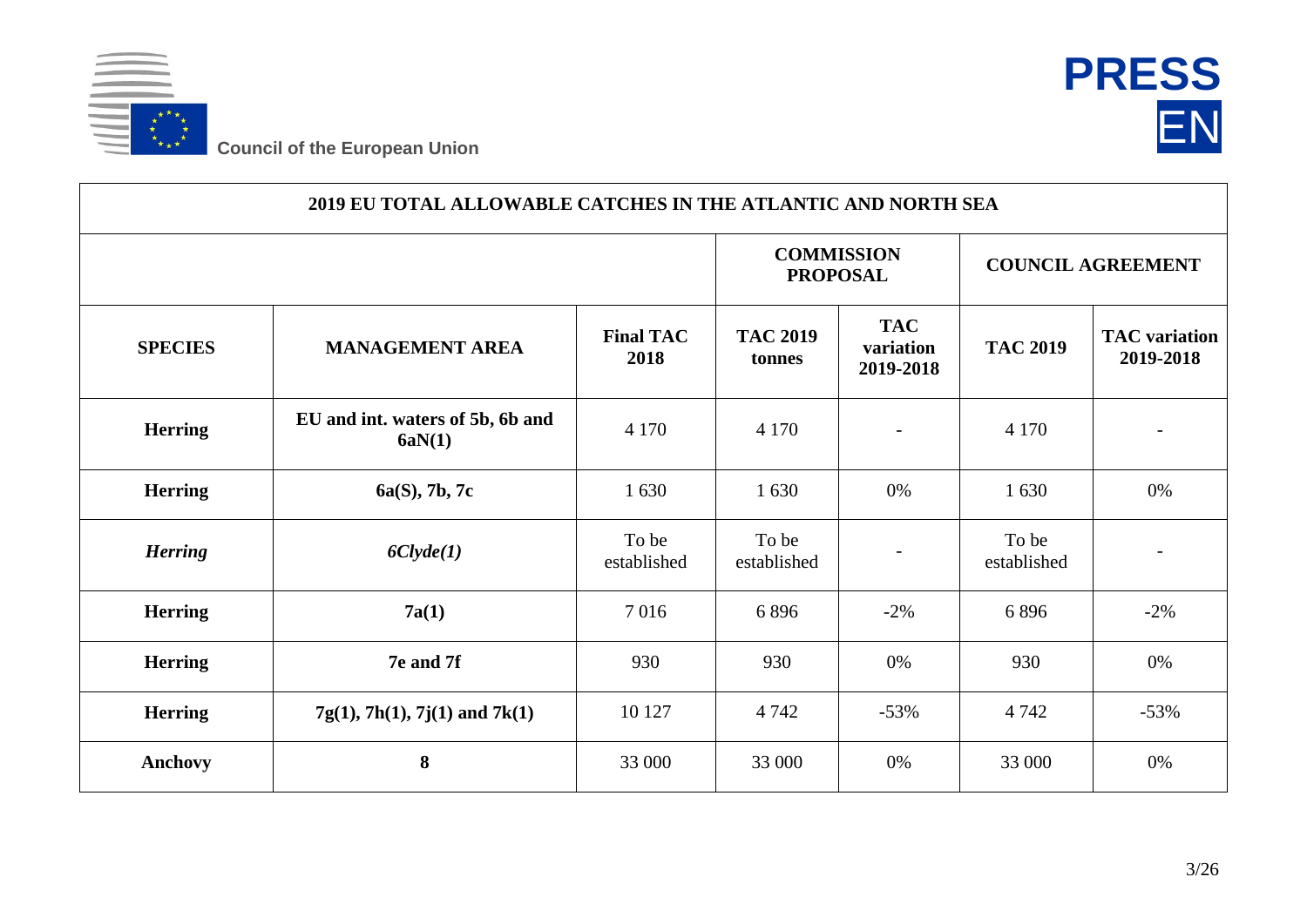



|                | 2019 EU TOTAL ALLOWABLE CATCHES IN THE ATLANTIC AND NORTH SEA                       |                          |                                      |                                                     |                          |                                                     |
|----------------|-------------------------------------------------------------------------------------|--------------------------|--------------------------------------|-----------------------------------------------------|--------------------------|-----------------------------------------------------|
|                |                                                                                     |                          | <b>COMMISSION</b><br><b>PROPOSAL</b> |                                                     | <b>COUNCIL AGREEMENT</b> |                                                     |
| <b>SPECIES</b> | <b>MANAGEMENT AREA</b>                                                              | <b>Final TAC</b><br>2018 | <b>TAC 2019</b><br>tonnes            | <b>TAC</b><br>variation<br>2019-2018                | <b>TAC 2019</b>          | <b>TAC</b> variation<br>2019-2018                   |
| <b>Anchovy</b> | 9 and 10; EU waters of CECAF<br>34.1.1                                              | 12 500                   | $\boldsymbol{0}$                     | <b>Current TAC</b><br>applies until<br>30 June 2019 | $\mathbf{0}$             | <b>Current TAC</b><br>applies until 30<br>June 2019 |
| Cod            | <b>Skagerrak</b>                                                                    | 7736                     | 4 0 6 9                              | $-47%$                                              | 4 0 6 9                  | $-47%$                                              |
| Cod            | Kattegat                                                                            | 630                      | 476                                  | $-24%$                                              | 567                      | $-10%$                                              |
| Cod            | 4; EU waters of 2a; that part of 3a<br>not covered by the Skagerrak and<br>Kattegat | 35 819                   | 23 211                               | $-35%$                                              | 23 211                   | $-35%$                                              |
| Cod            | Norwegian waters south of 62° N                                                     | 382                      | 382                                  | 0%                                                  | 382                      | 0%                                                  |
| Cod            | 6b (Rockall); EU and int. waters of<br>5b west of 12° 00' W and of 12 and<br>14     | 74                       | 74                                   | 0%                                                  | 74                       | 0%                                                  |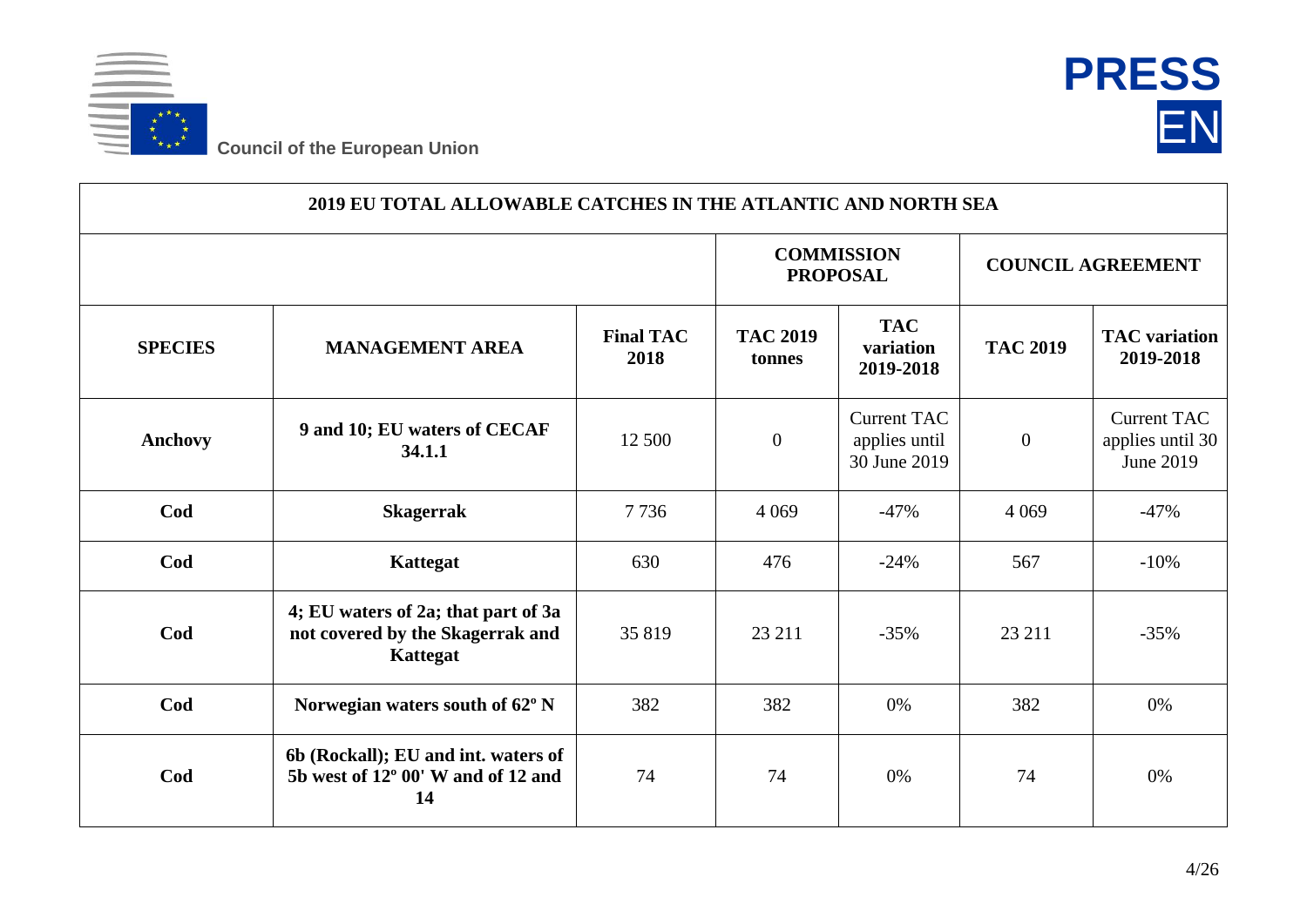



| 2019 EU TOTAL ALLOWABLE CATCHES IN THE ATLANTIC AND NORTH SEA |                                                            |                          |                                      |                                      |                          |                                   |  |  |
|---------------------------------------------------------------|------------------------------------------------------------|--------------------------|--------------------------------------|--------------------------------------|--------------------------|-----------------------------------|--|--|
|                                                               |                                                            |                          | <b>COMMISSION</b><br><b>PROPOSAL</b> |                                      | <b>COUNCIL AGREEMENT</b> |                                   |  |  |
| <b>SPECIES</b>                                                | <b>MANAGEMENT AREA</b>                                     | <b>Final TAC</b><br>2018 | <b>TAC 2019</b><br>tonnes            | <b>TAC</b><br>variation<br>2019-2018 | <b>TAC 2019</b>          | <b>TAC</b> variation<br>2019-2018 |  |  |
| Cod                                                           | 6a; EU and int. waters of 5b east of<br>$12^{\circ} 00' W$ | $\boldsymbol{0}$         | 1 4 6 1                              |                                      | 1735                     |                                   |  |  |
| Cod                                                           | 7a                                                         | 695                      | 807                                  | 16%                                  | 807                      | 16%                               |  |  |
| Cod                                                           | 7b, 7c, 7e-k, 8, 9 and 10; EU waters<br>of CECAF           | 3 0 7 6                  | 1 2 8 8                              | $-58%$                               | 1610                     | $-48%$                            |  |  |
| Cod                                                           | 7d                                                         | 1733                     | 1715                                 | $-1\%$                               | 1715                     | $-1\%$                            |  |  |
| <b>Megrims</b>                                                | EU waters of 2a and 4                                      | 2 5 2 6                  | 2887                                 | 14%                                  | 2887                     | 14%                               |  |  |
| <b>Megrims</b>                                                | EU and int. waters of 5b and 6-14                          | 5 4 3 2                  | 5 7 8 2                              | 6%                                   | 5 7 8 2                  | 6%                                |  |  |
| <b>Megrims</b>                                                | $\overline{7}$                                             | 12 3 10                  | 18 132                               | 47%                                  | 18 132                   | 47%                               |  |  |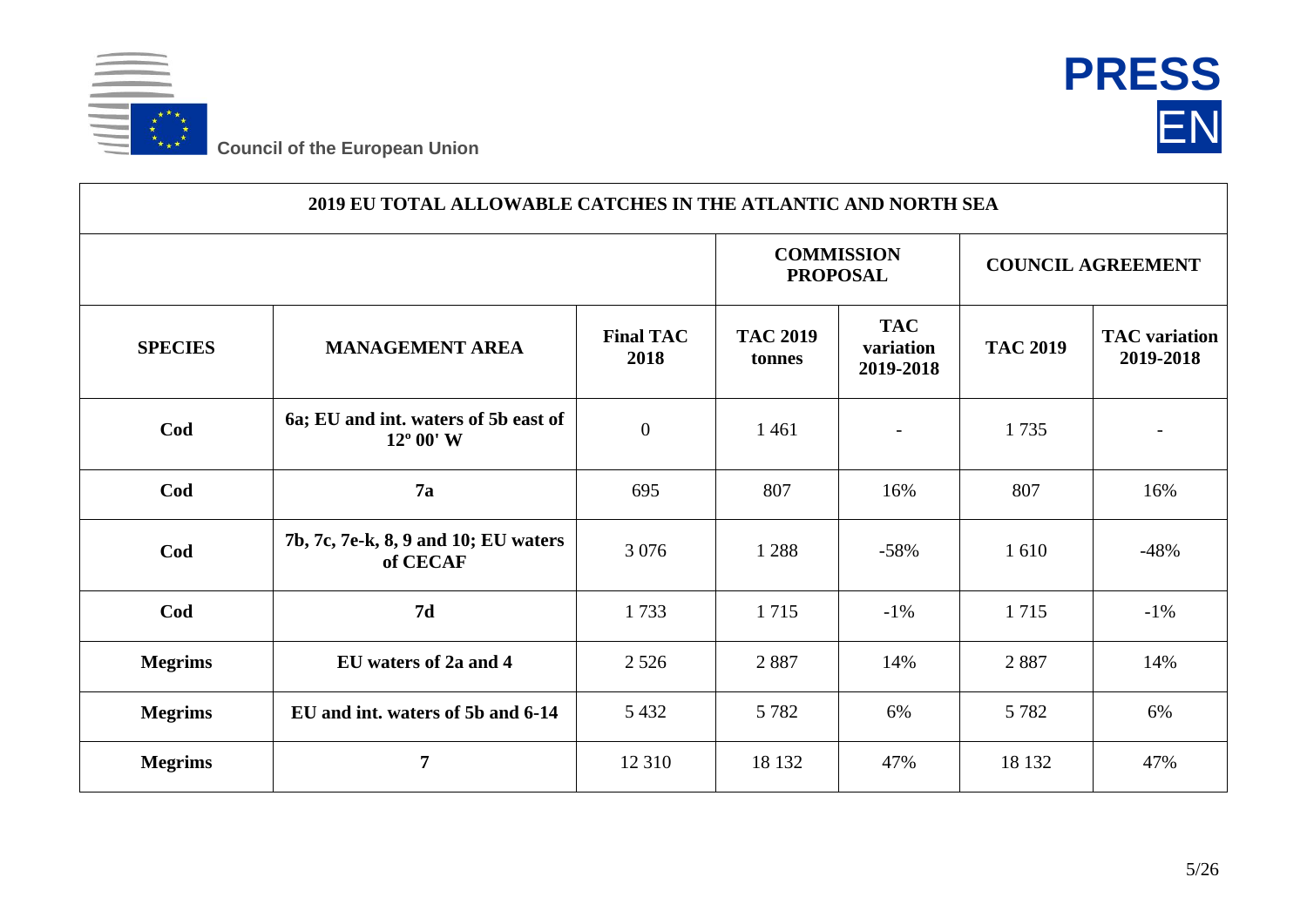



| 2019 EU TOTAL ALLOWABLE CATCHES IN THE ATLANTIC AND NORTH SEA |                                                          |                          |                                      |                                      |                          |                                   |  |  |  |
|---------------------------------------------------------------|----------------------------------------------------------|--------------------------|--------------------------------------|--------------------------------------|--------------------------|-----------------------------------|--|--|--|
|                                                               |                                                          |                          | <b>COMMISSION</b><br><b>PROPOSAL</b> |                                      | <b>COUNCIL AGREEMENT</b> |                                   |  |  |  |
| <b>SPECIES</b>                                                | <b>MANAGEMENT AREA</b>                                   | <b>Final TAC</b><br>2018 | <b>TAC 2019</b><br>tonnes            | <b>TAC</b><br>variation<br>2019-2018 | <b>TAC 2019</b>          | <b>TAC</b> variation<br>2019-2018 |  |  |  |
| <b>Megrims</b>                                                | <b>8abde</b>                                             | 1 2 1 8                  | 1704                                 | 40%                                  | 1 704                    | 40%                               |  |  |  |
| <b>Megrims</b>                                                | 8c, 9 and 10; EU waters of CECAF<br>34.1.1               | 1 3 8 7                  | 1872                                 | 35%                                  | 1872                     | 35%                               |  |  |  |
| Anglerfish                                                    | EU waters of 2a and 4                                    | 16 225                   | 20 237                               | 25%                                  | 20 237                   | 25%                               |  |  |  |
| Anglerfish                                                    | Norwegian waters of 4                                    | 1700                     | 1700                                 | 0%                                   | 1700                     | 0%                                |  |  |  |
| <b>Anglerfish</b>                                             | 6; EU and int. waters of 5b; int.<br>waters of 12 and 14 | 9 1 8 0                  | 11 453                               | 25%                                  | 11 453                   | 25%                               |  |  |  |
| Anglerfish                                                    | $\overline{7}$                                           | 33 516                   | 32 999                               | $-2\%$                               | 32 999                   | $-2\%$                            |  |  |  |
| Anglerfish                                                    | 8abde                                                    | 8 9 8 0                  | 8 3 7 1                              | $-7%$                                | 8 3 7 1                  | $-7%$                             |  |  |  |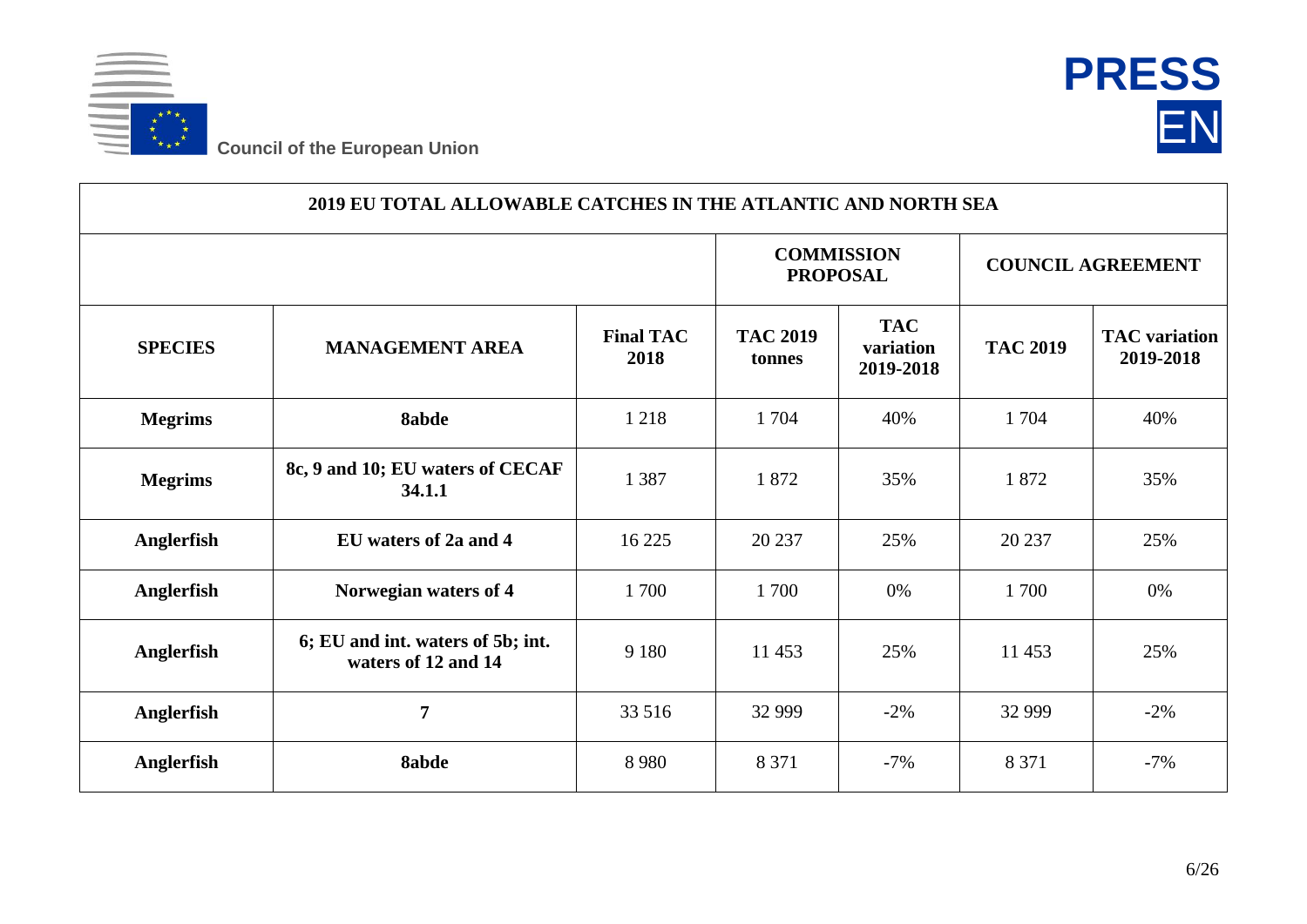



| 2019 EU TOTAL ALLOWABLE CATCHES IN THE ATLANTIC AND NORTH SEA |                                                        |                          |                           |                                      |                          |                                   |  |  |
|---------------------------------------------------------------|--------------------------------------------------------|--------------------------|---------------------------|--------------------------------------|--------------------------|-----------------------------------|--|--|
|                                                               |                                                        |                          |                           | <b>COMMISSION</b><br><b>PROPOSAL</b> | <b>COUNCIL AGREEMENT</b> |                                   |  |  |
| <b>SPECIES</b>                                                | <b>MANAGEMENT AREA</b>                                 | <b>Final TAC</b><br>2018 | <b>TAC 2019</b><br>tonnes | <b>TAC</b><br>variation<br>2019-2018 | <b>TAC 2019</b>          | <b>TAC</b> variation<br>2019-2018 |  |  |
| Anglerfish                                                    | 8c, 9, 10, CECAF 34.1.1                                | 3 9 5 5                  | 4 1 6 6                   | 5%                                   | 4 1 6 6                  | 5%                                |  |  |
| <b>Haddock</b>                                                | 3a, EU waters of Subdivisions 22-32                    | 2461                     | 1706                      | $-31%$                               | 1706                     | $-31%$                            |  |  |
| <b>Haddock</b>                                                | 4; EU waters of 2a                                     | 32 4 61                  | 22 5 91                   | $-30%$                               | 22 5 91                  | $-30%$                            |  |  |
| <b>Haddock</b>                                                | Norwegian waters south of 62° N                        | 707                      | 707                       | 0%                                   | 707                      | 0%                                |  |  |
| <b>Haddock</b>                                                | EU and int. waters of 6b, 12 and 14                    | 5 1 6 3                  | 10 4 69                   | 103%                                 | 10 4 69                  | 103%                              |  |  |
| <b>Haddock</b>                                                | <b>5b,6a</b>                                           | 4 6 5 4                  | 3 2 2 6                   | $-31%$                               | 3 2 2 6                  | $-31%$                            |  |  |
| <b>Haddock</b>                                                | 7b-k, 8, 9 and 10; EU waters of<br><b>CECAF 34.1.1</b> | 6910                     | 5937                      | $-14%$                               | 8 3 2 9                  | 20%                               |  |  |
| <b>Haddock</b>                                                | 7a                                                     | 3 207                    | 3739                      | 17%                                  | 3739                     | 17%                               |  |  |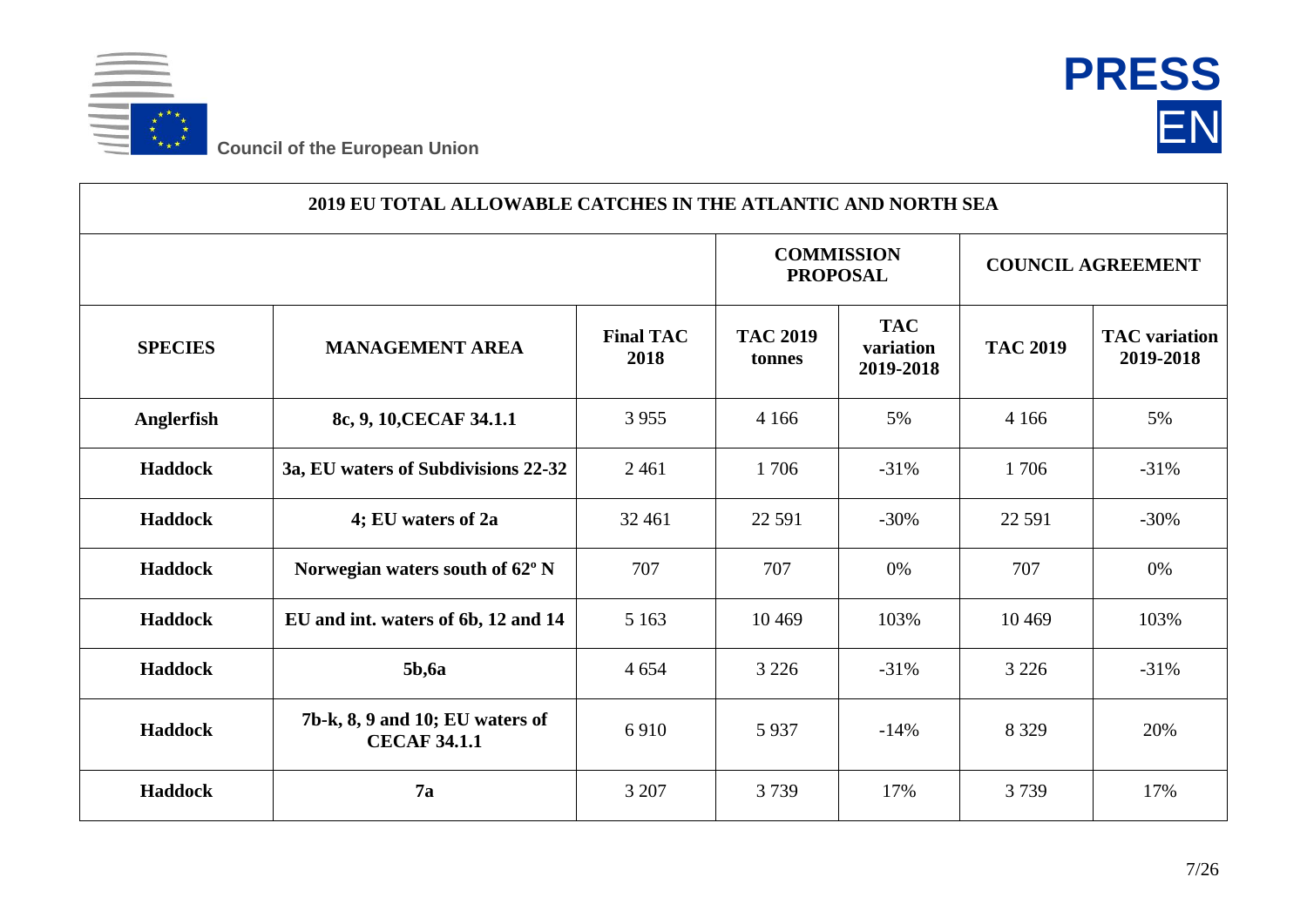



| 2019 EU TOTAL ALLOWABLE CATCHES IN THE ATLANTIC AND NORTH SEA |                                                          |                          |                                      |                                      |                          |                                   |  |  |  |
|---------------------------------------------------------------|----------------------------------------------------------|--------------------------|--------------------------------------|--------------------------------------|--------------------------|-----------------------------------|--|--|--|
|                                                               |                                                          |                          | <b>COMMISSION</b><br><b>PROPOSAL</b> |                                      | <b>COUNCIL AGREEMENT</b> |                                   |  |  |  |
| <b>SPECIES</b>                                                | <b>MANAGEMENT AREA</b>                                   | <b>Final TAC</b><br>2018 | <b>TAC 2019</b><br>tonnes            | <b>TAC</b><br>variation<br>2019-2018 | <b>TAC 2019</b>          | <b>TAC</b> variation<br>2019-2018 |  |  |  |
| <b>Whiting</b>                                                | 3a                                                       | 1 0 3 1                  | 1 2 3 2                              | 19%                                  | 1 2 3 2                  | 19%                               |  |  |  |
| <b>Whiting</b>                                                | 4; EU waters of 2a                                       | 20 651                   | 9679                                 | $-53%$                               | 10 5 5 4                 | $-49%$                            |  |  |  |
| <b>Whiting</b>                                                | 6; EU and int. waters of 5b; int.<br>waters of 12 and 14 | 213                      | 937                                  | 340%                                 | 1 1 1 2                  | 422%                              |  |  |  |
| <b>Whiting</b>                                                | 7a                                                       | 80                       | 612                                  | 665%                                 | 727                      | $\overline{\phantom{a}}$          |  |  |  |
| <b>Whiting</b>                                                | 7b-h, 7j, 7k                                             | 22 213                   | 18 628                               | $-16%$                               | 19 184                   | $-14%$                            |  |  |  |
| <b>Whiting</b>                                                | 8                                                        | 2 5 4 0                  | 2 5 4 0                              | 0%                                   | 2 5 4 0                  | 0%                                |  |  |  |
| <b>Whiting and pollack</b>                                    | Norwegian waters south of 62° N                          | 190                      | 190                                  | 0%                                   | 190                      | 0%                                |  |  |  |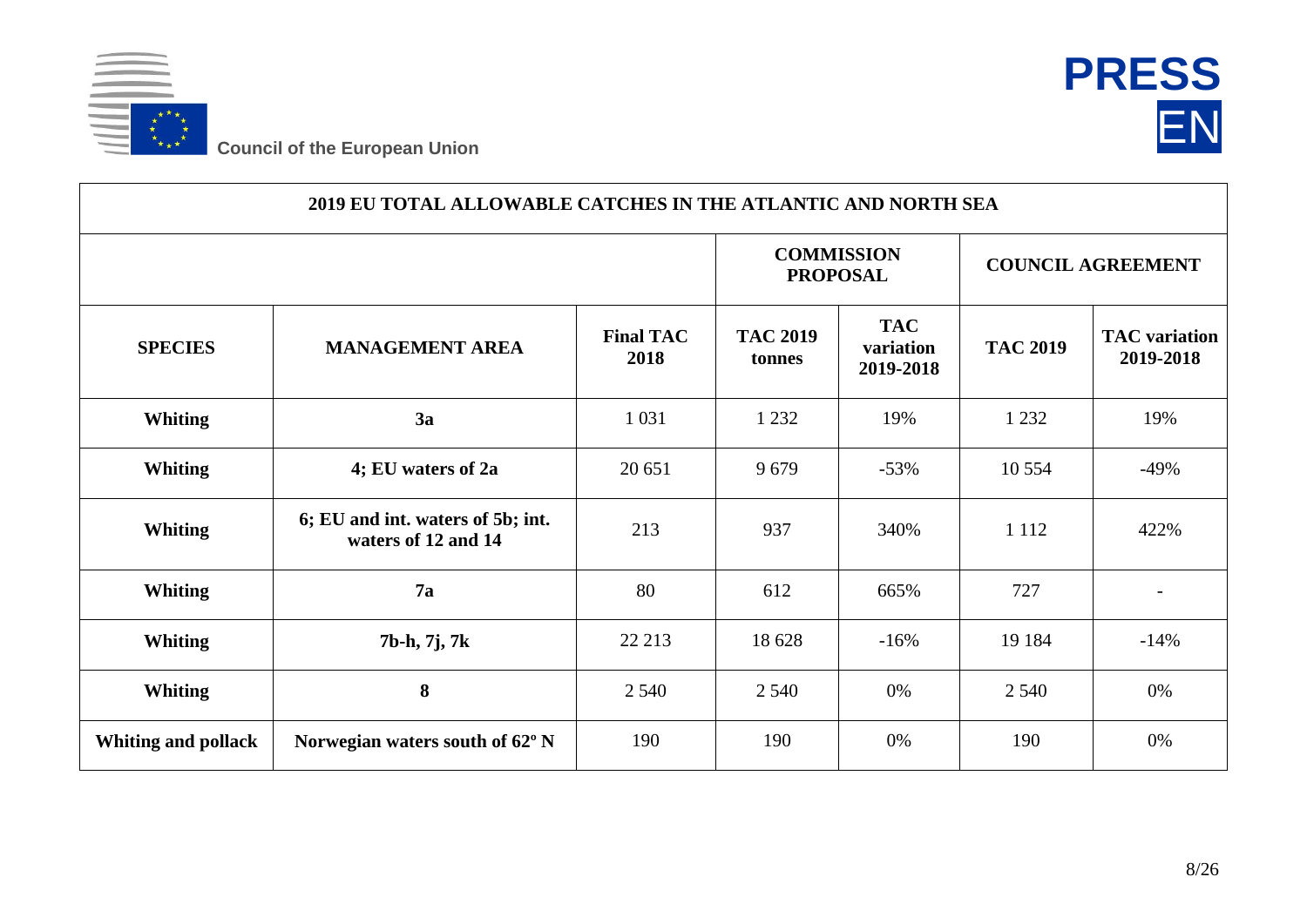



| 2019 EU TOTAL ALLOWABLE CATCHES IN THE ATLANTIC AND NORTH SEA |                                                                                                                                |                                      |                           |                                      |                 |                                   |  |  |
|---------------------------------------------------------------|--------------------------------------------------------------------------------------------------------------------------------|--------------------------------------|---------------------------|--------------------------------------|-----------------|-----------------------------------|--|--|
|                                                               |                                                                                                                                | <b>COMMISSION</b><br><b>PROPOSAL</b> |                           | <b>COUNCIL AGREEMENT</b>             |                 |                                   |  |  |
| <b>SPECIES</b>                                                | <b>MANAGEMENT AREA</b>                                                                                                         | <b>Final TAC</b><br>2018             | <b>TAC 2019</b><br>tonnes | <b>TAC</b><br>variation<br>2019-2018 | <b>TAC 2019</b> | <b>TAC</b> variation<br>2019-2018 |  |  |
| Northern hake -<br>global TAC including<br>all areas          | overall northern TACs (3a / 2a and<br>4/5b, 6, 7, 12 and 14/8abde)<br><b>SPLIT BY MANAGEMENT</b><br><b>AREAS IN ROWS BELOW</b> | 111 785                              | 141 160                   | 26%                                  | 141 160         | 26%                               |  |  |
| <b>Hake</b>                                                   | 3a, EU waters of subdivisions 22-32                                                                                            | 3 1 3 6                              | 4 2 8 6                   | 37%                                  | 4 2 8 6         | 37%                               |  |  |
| <b>Hake</b>                                                   | $2a$ and $4$                                                                                                                   | 3 6 5 3                              | 4 9 9 4                   | 37%                                  | 4 9 9 4         | 37%                               |  |  |
| <b>Hake</b>                                                   | 5b, 6, 7, 12 and 14                                                                                                            | 62 536                               | 79 762                    | 28%                                  | 79 762          | 28%                               |  |  |
| <b>Hake</b>                                                   | 8abde                                                                                                                          | 42 4 6 0                             | 52 118                    | 23%                                  | 52 118          | 23%                               |  |  |
| <b>Hake</b>                                                   | 8c, 9 and 10; EU waters of CECAF<br>34.1.1                                                                                     | 9 2 5 8                              | 7963                      | $-14%$                               | 9 2 5 8         | 0%                                |  |  |
| <b>Blue whiting</b>                                           | Norwegian waters of 2 and 4                                                                                                    | $\overline{0}$                       | $\overline{0}$            | 0%                                   | $\overline{0}$  | 0%                                |  |  |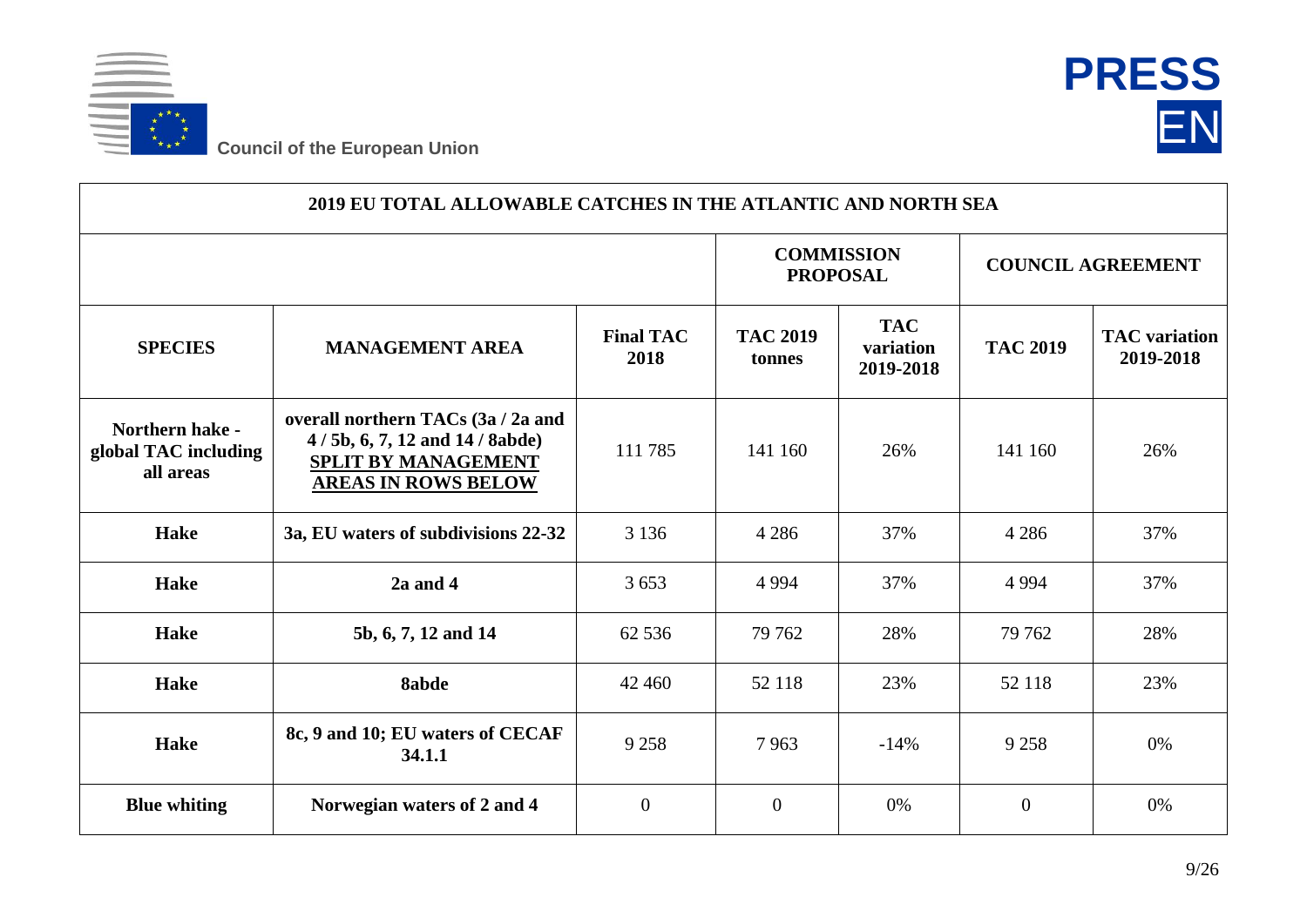



| 2019 EU TOTAL ALLOWABLE CATCHES IN THE ATLANTIC AND NORTH SEA |                                                                                                |                          |                                      |                                      |                          |                                   |  |  |
|---------------------------------------------------------------|------------------------------------------------------------------------------------------------|--------------------------|--------------------------------------|--------------------------------------|--------------------------|-----------------------------------|--|--|
|                                                               |                                                                                                |                          | <b>COMMISSION</b><br><b>PROPOSAL</b> |                                      | <b>COUNCIL AGREEMENT</b> |                                   |  |  |
| <b>SPECIES</b>                                                | <b>MANAGEMENT AREA</b>                                                                         | <b>Final TAC</b><br>2018 | <b>TAC 2019</b><br>tonnes            | <b>TAC</b><br>variation<br>2019-2018 | <b>TAC 2019</b>          | <b>TAC</b> variation<br>2019-2018 |  |  |
| <b>Blue whiting</b>                                           | 1 to 7, 8abde, 12, 14 (EC and Int.<br>waters)                                                  | 401 363                  | 319 727                              | $-20%$                               | 319 727                  | $-20%$                            |  |  |
| <b>Blue whiting</b>                                           | 8c, 9, 10, CECAF 34.1.1                                                                        | 53 473                   | 44 0 64                              | $-18%$                               | 44 064                   | $-18%$                            |  |  |
| <b>Blue whiting</b>                                           | EU waters of $2$ , $4a$ , $5$ , $6$ north of<br>$56^{\circ}30'$ N and 7 west of $12^{\circ}$ W | $\overline{0}$           | $\overline{0}$                       | 0%                                   | $\overline{0}$           | 0%                                |  |  |
| Lemon sole and witch<br>flounder                              | $2a$ and $4$                                                                                   | 6 3 9 1                  | 7874                                 | 23%                                  | 7874                     | 23%                               |  |  |
| <b>Blue ling</b>                                              | EC and int. waters of 5b, 6, 7                                                                 | 10463                    | 11 378                               | $-5%$                                | 11 378                   | $-5%$                             |  |  |
| <b>Blue ling</b>                                              | int. waters of 12                                                                              | 286                      | 229                                  | $-20%$                               | 229                      | $-20%$                            |  |  |
| <b>Blue ling</b>                                              | EU and int. waters of 2 and 4                                                                  | 53                       | 53                                   | 0%                                   | 53                       | 0%                                |  |  |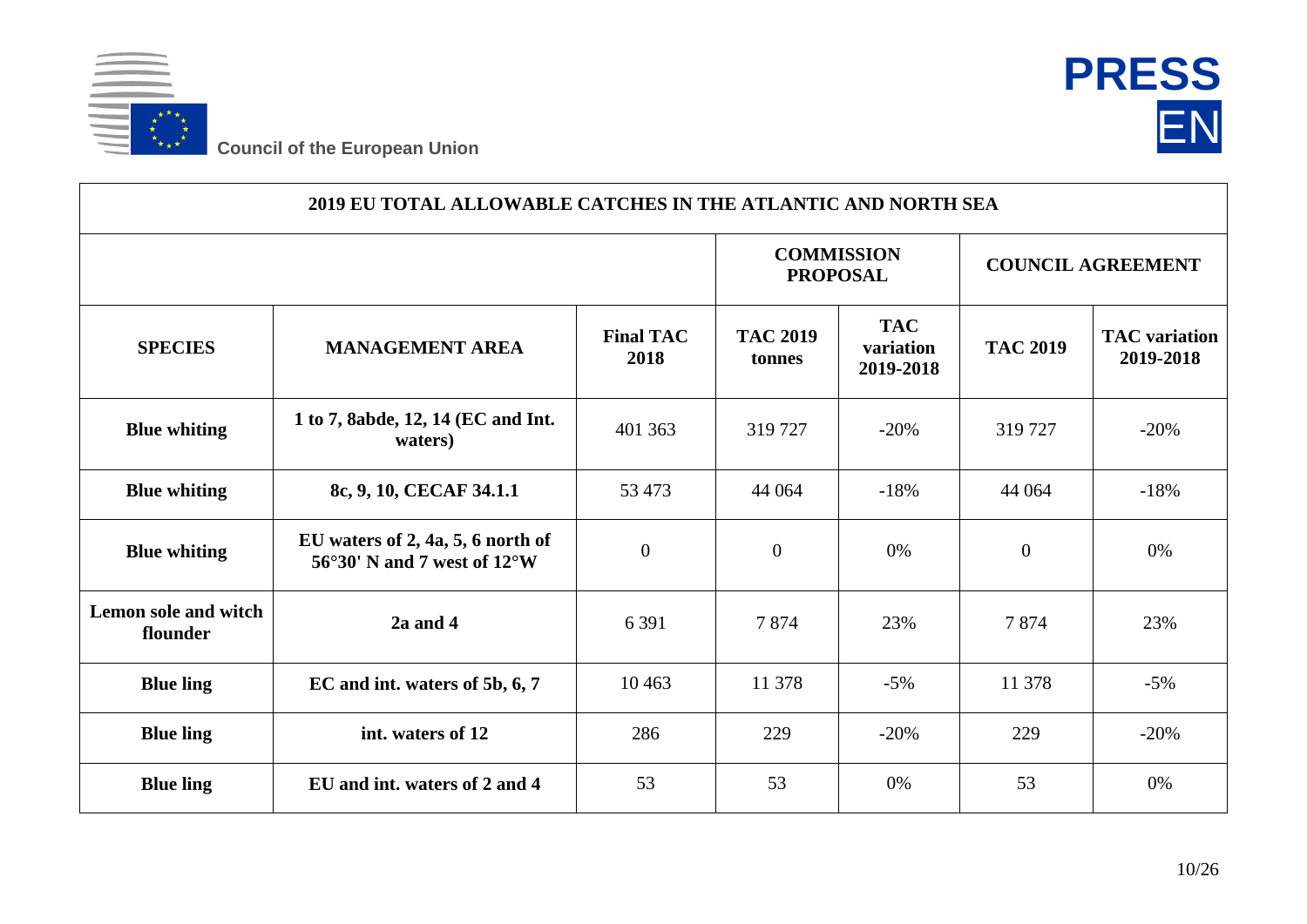



| 2019 EU TOTAL ALLOWABLE CATCHES IN THE ATLANTIC AND NORTH SEA |                                                  |                          |                                      |                                      |                          |                                   |  |  |
|---------------------------------------------------------------|--------------------------------------------------|--------------------------|--------------------------------------|--------------------------------------|--------------------------|-----------------------------------|--|--|
|                                                               |                                                  |                          | <b>COMMISSION</b><br><b>PROPOSAL</b> |                                      | <b>COUNCIL AGREEMENT</b> |                                   |  |  |
| <b>SPECIES</b>                                                | <b>MANAGEMENT AREA</b>                           | <b>Final TAC</b><br>2018 | <b>TAC 2019</b><br>tonnes            | <b>TAC</b><br>variation<br>2019-2018 | <b>TAC 2019</b>          | <b>TAC</b> variation<br>2019-2018 |  |  |
| <b>Blue ling</b>                                              | EU and int. waters of 3a                         | 8                        | 8                                    | 0%                                   | 8                        | 0%                                |  |  |
| Ling                                                          | EU and intl. waters of 1 and 2                   | 36                       | 36                                   | 0%                                   | 36                       | 0%                                |  |  |
| Ling                                                          | 3a                                               | 87                       | 87                                   | 0%                                   | 170                      | 95%                               |  |  |
| Ling                                                          | EU waters of 4                                   | 3843                     | 3738                                 | $-3%$                                | 4 0 3 5                  | 5%                                |  |  |
| Ling                                                          | EU and intl. waters of 5                         | 33                       | 33                                   | 0%                                   | 33                       | 0%                                |  |  |
| Ling                                                          | EU and intl. waters of 6, 7, 8, 9, 10,<br>12, 14 | 12 696                   | 12 19 6                              | $-4%$                                | 12 19 6                  | $-4%$                             |  |  |
| Ling                                                          | Norwegian waters of 4                            | 1 3 5 0                  | 1 3 5 0                              | 0%                                   | 1 3 5 0                  | 0%                                |  |  |
| Norway lobster                                                | 3a                                               | 11738                    | 19 4 24                              | 65%                                  | 13733                    | 17%                               |  |  |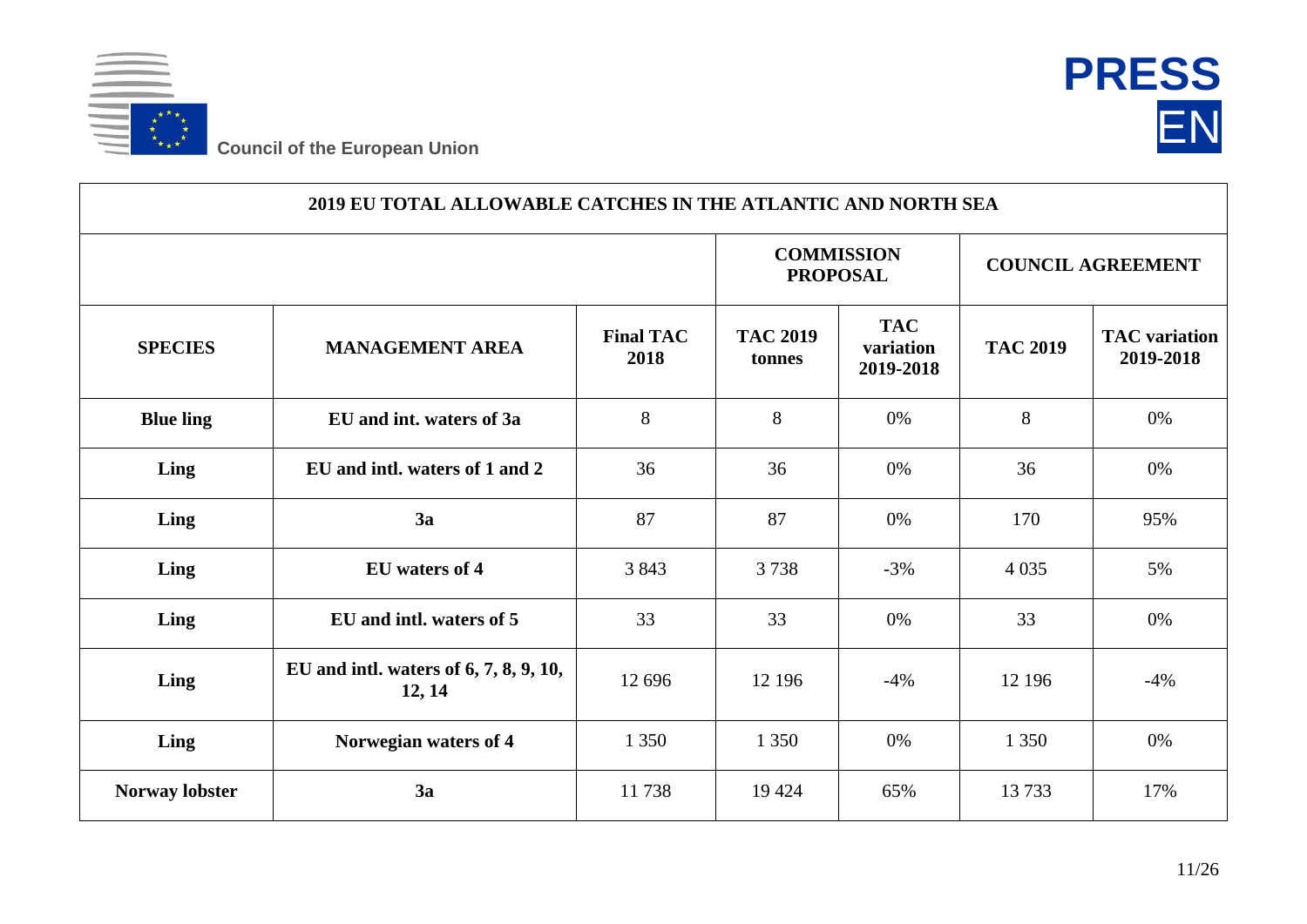



|                       | 2019 EU TOTAL ALLOWABLE CATCHES IN THE ATLANTIC AND NORTH SEA |                          |                                      |                                      |                          |                                   |  |  |  |
|-----------------------|---------------------------------------------------------------|--------------------------|--------------------------------------|--------------------------------------|--------------------------|-----------------------------------|--|--|--|
|                       |                                                               |                          | <b>COMMISSION</b><br><b>PROPOSAL</b> |                                      | <b>COUNCIL AGREEMENT</b> |                                   |  |  |  |
| <b>SPECIES</b>        | <b>MANAGEMENT AREA</b>                                        | <b>Final TAC</b><br>2018 | <b>TAC 2019</b><br>tonnes            | <b>TAC</b><br>variation<br>2019-2018 | <b>TAC 2019</b>          | <b>TAC</b> variation<br>2019-2018 |  |  |  |
| Norway lobster        | EU waters of 2a and 4                                         | 24 5 18                  | 22 103                               | $-10%$                               | 22 103                   | $-10%$                            |  |  |  |
| Norway lobster        | Norwegian waters of 4                                         | 800                      | 600                                  | $-25%$                               | 600                      | $-25%$                            |  |  |  |
| <b>Norway lobster</b> | 6; EU and int. waters of 5b                                   | 12 12 9                  | 15 092                               | 24%                                  | 15 092                   | 24%                               |  |  |  |
| Norway lobster        | $\overline{7}$                                                | 29 091                   | 19784                                | $-32%$                               | 19784                    | $-32%$                            |  |  |  |
| Norway lobster        | 7 - Porcupine Bank special condition                          | 2 7 3 4                  | 2645                                 | $-3%$                                | 2 6 4 5                  | $-3%$                             |  |  |  |
| <b>Norway lobster</b> | 8abde                                                         | 3 6 1 4                  | 3878                                 | 7%                                   | 3878                     | 7%                                |  |  |  |
| <b>Norway lobster</b> | 8c                                                            | $\overline{2}$           | $\overline{2}$                       | 0%                                   | 2                        | 0%                                |  |  |  |
| Norway lobster        | 9 and 10; EU waters of CECAF<br>34.1.1                        | 381                      | 401                                  | 5%                                   | 401                      | 5%                                |  |  |  |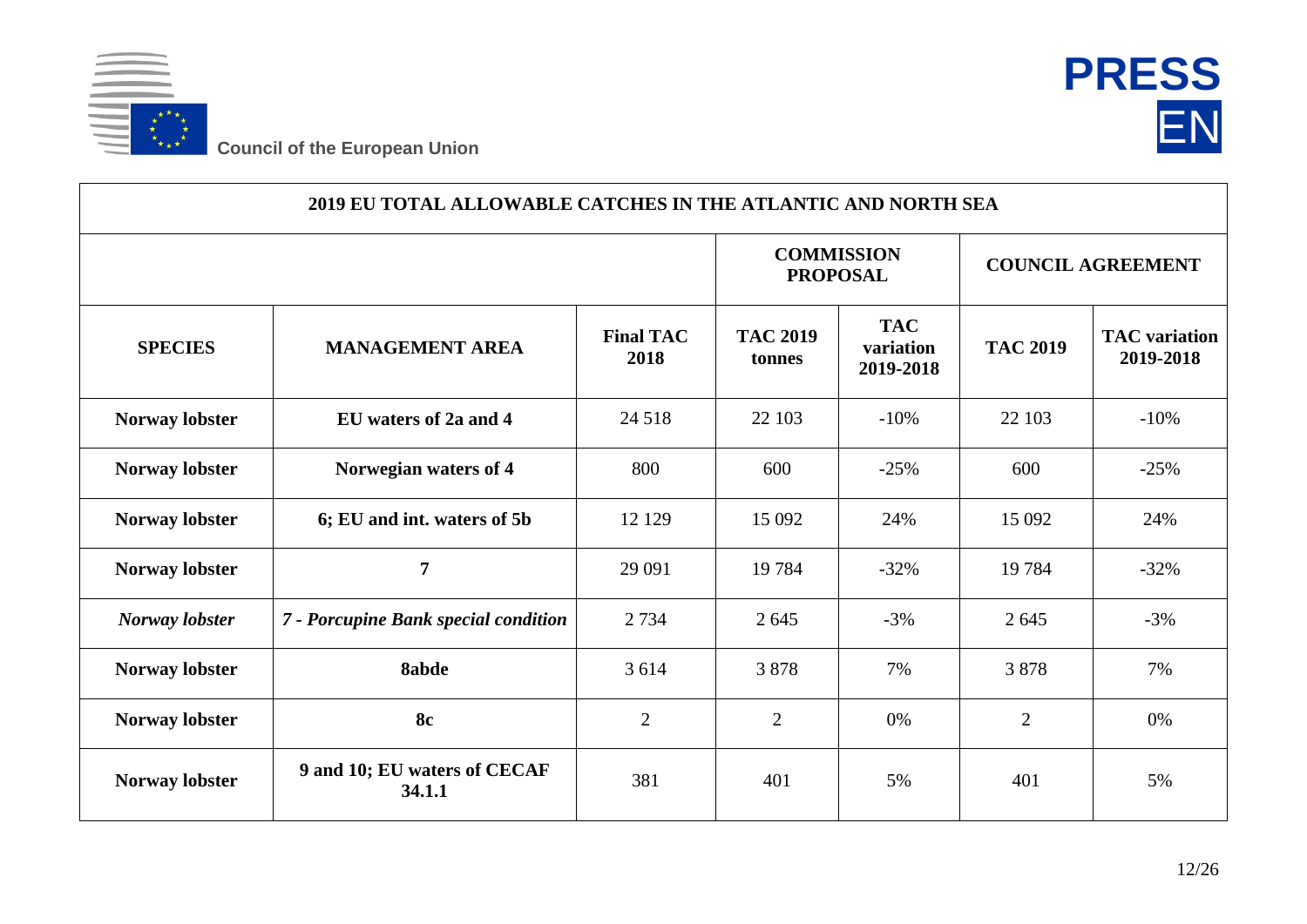



| 2019 EU TOTAL ALLOWABLE CATCHES IN THE ATLANTIC AND NORTH SEA |                                                                                         |                          |                                      |                                      |                          |                                   |  |  |
|---------------------------------------------------------------|-----------------------------------------------------------------------------------------|--------------------------|--------------------------------------|--------------------------------------|--------------------------|-----------------------------------|--|--|
|                                                               |                                                                                         |                          | <b>COMMISSION</b><br><b>PROPOSAL</b> |                                      | <b>COUNCIL AGREEMENT</b> |                                   |  |  |
| <b>SPECIES</b>                                                | <b>MANAGEMENT AREA</b>                                                                  | <b>Final TAC</b><br>2018 | <b>TAC 2019</b><br>tonnes            | <b>TAC</b><br>variation<br>2019-2018 | <b>TAC 2019</b>          | <b>TAC</b> variation<br>2019-2018 |  |  |
| Northern prawn                                                | 3a                                                                                      | 3 3 2 7                  | 1723                                 | $-48%$                               | 1723                     | $-48%$                            |  |  |
| Northern prawn                                                | EU waters of 2a and 4                                                                   | 1957                     | 1566                                 | $-20%$                               | 1566                     | $-20%$                            |  |  |
| Northern prawn                                                | Norwegian waters south of 62° N                                                         | 334                      | 323                                  | $-3%$                                | 323                      | $-3%$                             |  |  |
| <b>Penaeus shrimps</b>                                        | <b>French Guyana</b>                                                                    | To be<br>established     | To be<br>established                 |                                      | To be<br>established     |                                   |  |  |
| <b>Plaice</b>                                                 | <b>Skagerrak</b>                                                                        | 15 0 36                  | 16 4 46                              | 9%                                   | 16 4 46                  | 9%                                |  |  |
| <b>Plaice</b>                                                 | <b>Kattegat</b>                                                                         | 1483                     | 2941                                 | 98%                                  | 1705                     | 15%                               |  |  |
| <b>Plaice</b>                                                 | 4; EU waters of 2a; that part of 3a<br>not covered by the Skagerrak and<br>the Kattegat | 104 758                  | 92 531                               | $-12%$                               | 92 531                   | $-12%$                            |  |  |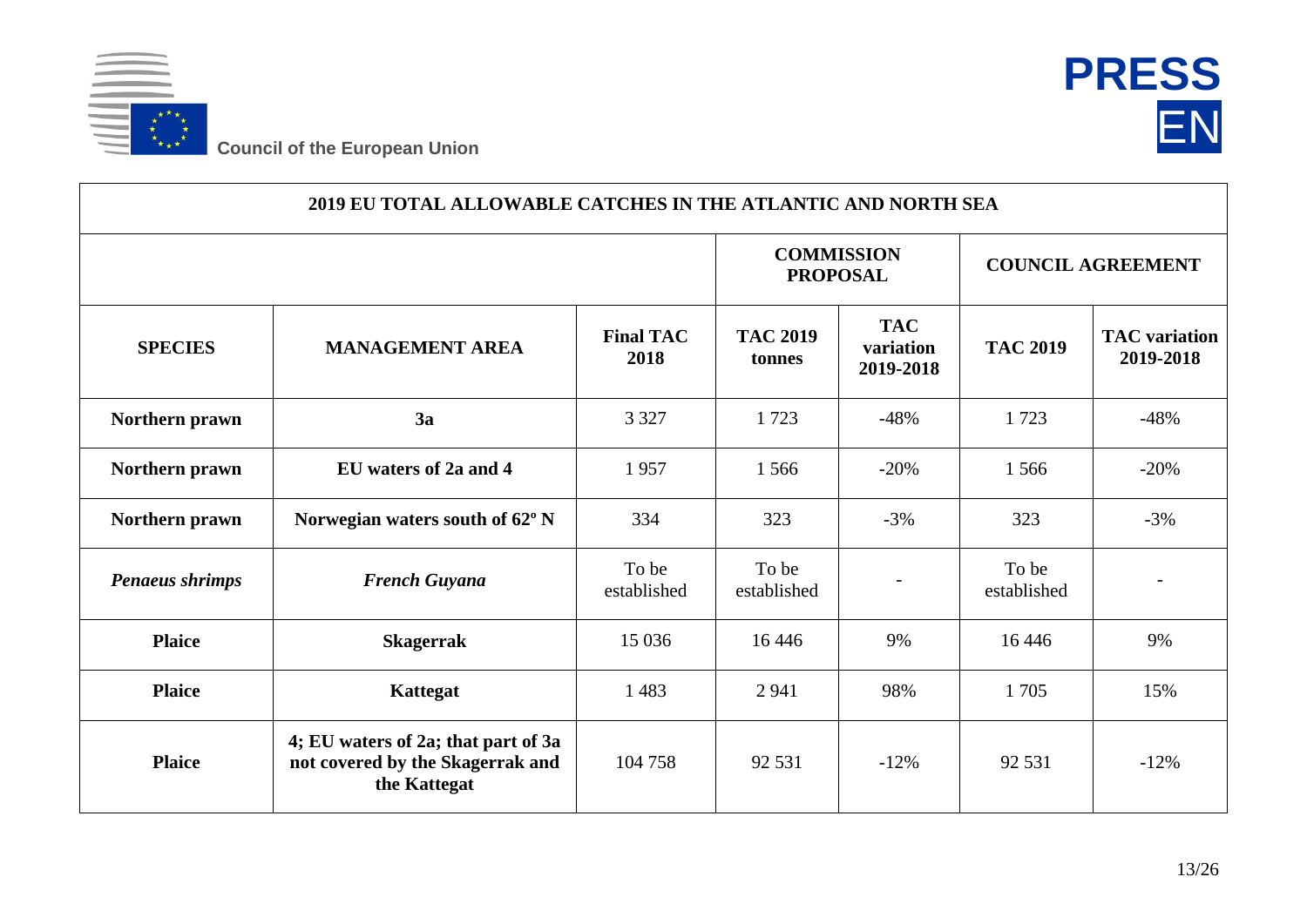



|                | 2019 EU TOTAL ALLOWABLE CATCHES IN THE ATLANTIC AND NORTH SEA |                          |                                      |                                      |                          |                                   |  |  |  |
|----------------|---------------------------------------------------------------|--------------------------|--------------------------------------|--------------------------------------|--------------------------|-----------------------------------|--|--|--|
|                |                                                               |                          | <b>COMMISSION</b><br><b>PROPOSAL</b> |                                      | <b>COUNCIL AGREEMENT</b> |                                   |  |  |  |
| <b>SPECIES</b> | <b>MANAGEMENT AREA</b>                                        | <b>Final TAC</b><br>2018 | <b>TAC 2019</b><br>tonnes            | <b>TAC</b><br>variation<br>2019-2018 | <b>TAC 2019</b>          | <b>TAC</b> variation<br>2019-2018 |  |  |  |
| <b>Plaice</b>  | EU waters of 5b, 6, 12, 14                                    | 658                      | 658                                  | 0%                                   | 658                      | 0%                                |  |  |  |
| <b>Plaice</b>  | 7a                                                            | 1793                     | 3 0 7 5                              | 72%                                  | 3 0 7 5                  | 72%                               |  |  |  |
| <b>Plaice</b>  | 7bc                                                           | 74                       | 74                                   | 0%                                   | 74                       | 0%                                |  |  |  |
| <b>Plaice</b>  | 7de                                                           | 10 360                   | 10 116                               | $-2%$                                | 10 354                   | 0%                                |  |  |  |
| <b>Plaice</b>  | 7fg                                                           | 511                      | 1608                                 | 215%                                 | 1 6 6 2                  | 225%                              |  |  |  |
| <b>Plaice</b>  | 7hjk                                                          | 128                      | 92                                   | $-28%$                               | 109                      | $-15%$                            |  |  |  |
| <b>Plaice</b>  | 8, 9, 10, EU waters of CECAF<br>34.1.1                        | 395                      | 395                                  | 0%                                   | 395                      | 0%                                |  |  |  |
| <b>Pollack</b> | 6; EU and int. waters of 5b; int.                             | 397                      | 397                                  | 0%                                   | 397                      | 0%                                |  |  |  |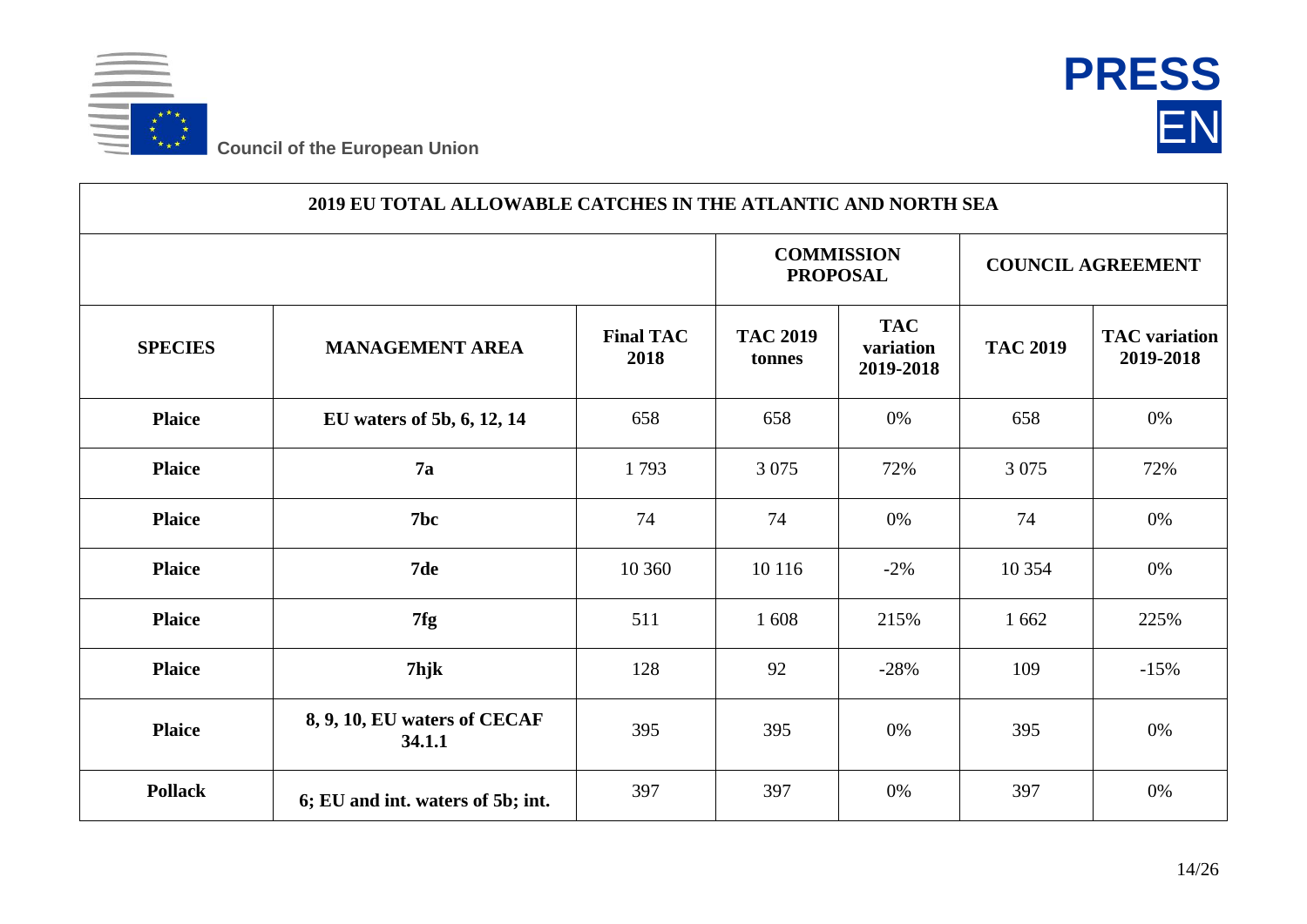



|                | 2019 EU TOTAL ALLOWABLE CATCHES IN THE ATLANTIC AND NORTH SEA |                          |                                      |                                      |                          |                                   |  |  |  |
|----------------|---------------------------------------------------------------|--------------------------|--------------------------------------|--------------------------------------|--------------------------|-----------------------------------|--|--|--|
|                |                                                               |                          | <b>COMMISSION</b><br><b>PROPOSAL</b> |                                      | <b>COUNCIL AGREEMENT</b> |                                   |  |  |  |
| <b>SPECIES</b> | <b>MANAGEMENT AREA</b>                                        | <b>Final TAC</b><br>2018 | <b>TAC 2019</b><br>tonnes            | <b>TAC</b><br>variation<br>2019-2018 | <b>TAC 2019</b>          | <b>TAC</b> variation<br>2019-2018 |  |  |  |
|                | waters of 12 and 14                                           |                          |                                      |                                      |                          |                                   |  |  |  |
| <b>Pollack</b> | $\overline{7}$                                                | 12 163                   | 12 163                               | 0%                                   | 12 163                   | 0%                                |  |  |  |
| <b>Pollack</b> | 8abde                                                         | 1482                     | 1482                                 | 0%                                   | 1482                     | 0%                                |  |  |  |
| <b>Pollack</b> | <b>8c</b>                                                     | 231                      | 231                                  | 0%                                   | 231                      | 0%                                |  |  |  |
| <b>Pollack</b> | 9 and 10; EU waters of CECAF<br>34.1.1                        | 282                      | 282                                  | 0%                                   | 282                      | 0%                                |  |  |  |
| <b>Saithe</b>  | 3a and 4; EU waters of 2a, 3b, 3c<br>and Subdivisions 22-32   | 50 531                   | 58 524                               | 16%                                  | 58 524                   | 16%                               |  |  |  |
| <b>Saithe</b>  | 6; EU and int. waters of 5b, 12 and<br>14                     | 9 5 7 5                  | 11753                                | 23%                                  | 12 693                   | 33%                               |  |  |  |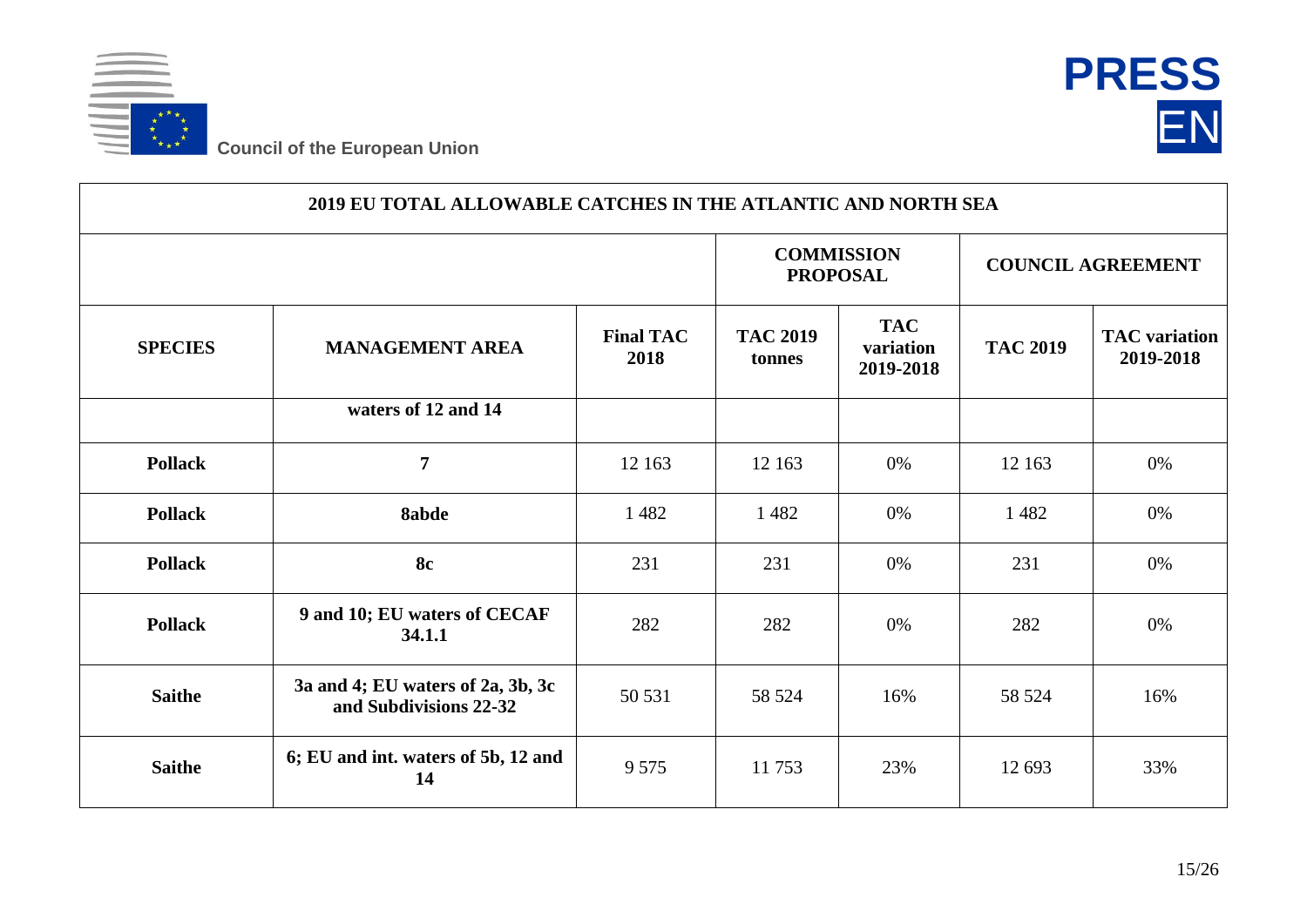



| 2019 EU TOTAL ALLOWABLE CATCHES IN THE ATLANTIC AND NORTH SEA |                                                     |                          |                                      |                                      |                          |                                   |  |  |
|---------------------------------------------------------------|-----------------------------------------------------|--------------------------|--------------------------------------|--------------------------------------|--------------------------|-----------------------------------|--|--|
|                                                               |                                                     |                          | <b>COMMISSION</b><br><b>PROPOSAL</b> |                                      | <b>COUNCIL AGREEMENT</b> |                                   |  |  |
| <b>SPECIES</b>                                                | <b>MANAGEMENT AREA</b>                              | <b>Final TAC</b><br>2018 | <b>TAC 2019</b><br>tonnes            | <b>TAC</b><br>variation<br>2019-2018 | <b>TAC 2019</b>          | <b>TAC</b> variation<br>2019-2018 |  |  |
| <b>Saithe</b>                                                 | Norwegian waters south of 62° N                     | 880                      | 880                                  | 0%                                   | 880                      | 0%                                |  |  |
| <b>Saithe</b>                                                 | 7, 8, 9 and 10; EU waters of<br><b>CECAF 34.1.1</b> | 3 1 7 6                  | 3 1 7 6                              | 0%                                   | 3 1 7 6                  | 0%                                |  |  |
| <b>Turbot and brill</b>                                       | EU waters of 2a and 4                               | 7 1 0 2                  | 8 1 2 2                              | 14%                                  | 8 1 2 2                  | 14%                               |  |  |
| <b>Skates and rays</b>                                        | EU waters of 2a and 4                               | 1 654                    | 1654                                 | 0%                                   | 1654                     | 0%                                |  |  |
| <b>Skates and rays</b>                                        | EU waters of 3a                                     | 47                       | 42                                   | $-11\%$                              | 47                       | 0%                                |  |  |
| <b>Skates and rays</b>                                        | EU waters of 6a, 6b, 7a-c and 7e-k                  | 9699                     | 9 5 9 6                              | $-1\%$                               | 10 184                   | 5%                                |  |  |
| <b>Skates and rays</b>                                        | 7d                                                  | 1 2 7 6                  | 1 201                                | $-5%$                                | 1 4 0 4                  | 10%                               |  |  |
| <b>Skates and rays</b>                                        | EU waters of 8 and 9                                | 4 3 2 6                  | 4 3 2 6                              | 0%                                   | 4759                     | 10%                               |  |  |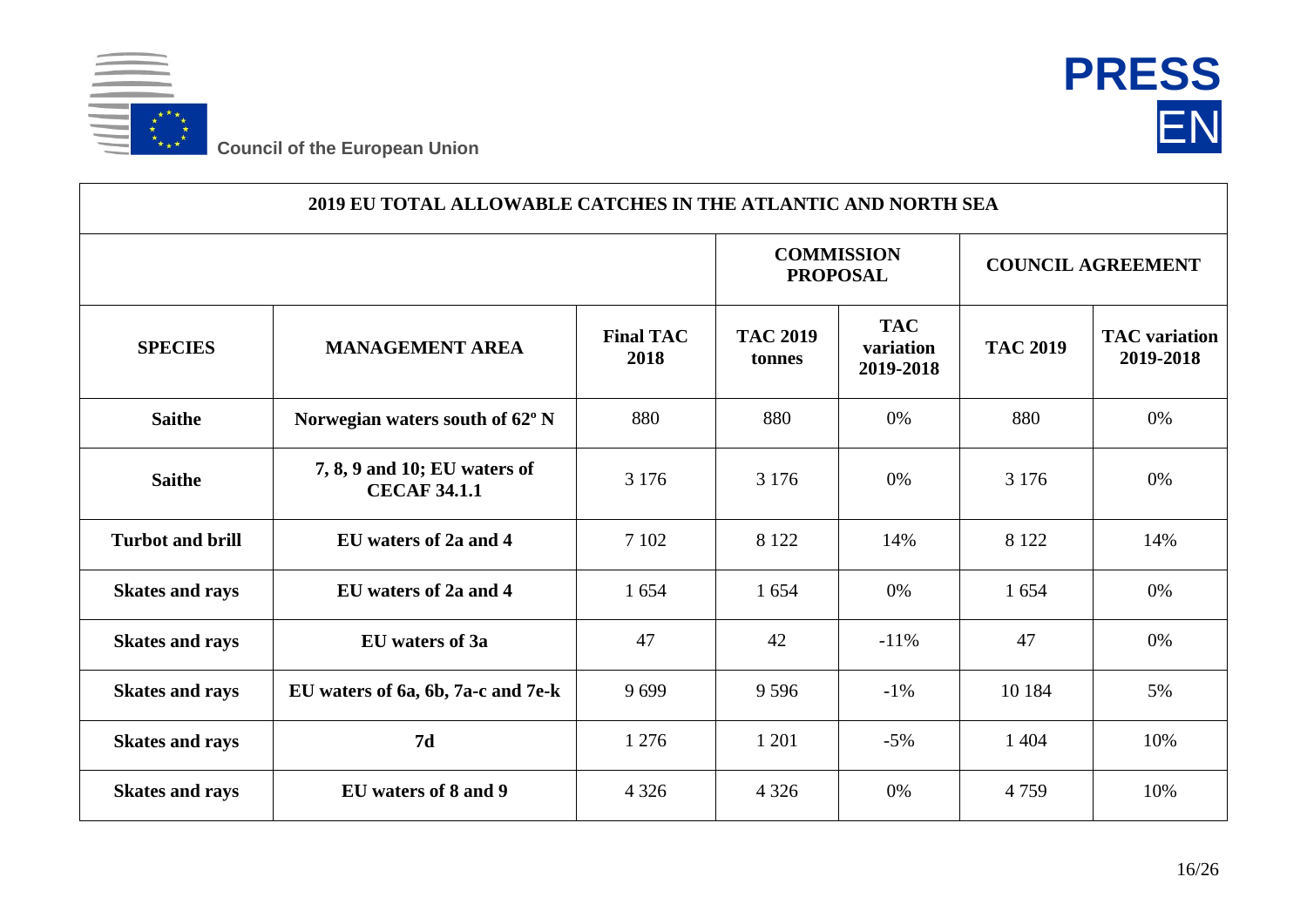



| 2019 EU TOTAL ALLOWABLE CATCHES IN THE ATLANTIC AND NORTH SEA |                                                                                       |                          |                                      |                                      |                          |                                   |  |  |
|---------------------------------------------------------------|---------------------------------------------------------------------------------------|--------------------------|--------------------------------------|--------------------------------------|--------------------------|-----------------------------------|--|--|
|                                                               |                                                                                       |                          | <b>COMMISSION</b><br><b>PROPOSAL</b> |                                      | <b>COUNCIL AGREEMENT</b> |                                   |  |  |
| <b>SPECIES</b>                                                | <b>MANAGEMENT AREA</b>                                                                | <b>Final TAC</b><br>2018 | <b>TAC 2019</b><br>tonnes            | <b>TAC</b><br>variation<br>2019-2018 | <b>TAC 2019</b>          | <b>TAC</b> variation<br>2019-2018 |  |  |
| <b>Undulate rays</b>                                          | <b>EU</b> waters of 7de                                                               |                          |                                      | $-36%$                               | 234                      | 30%                               |  |  |
| <b>Undulate rays</b>                                          | EU waters of 8                                                                        | 30                       | 13                                   | $-57%$                               | 33                       | 10%                               |  |  |
| <b>Undulate rays</b>                                          | EU waters of 9                                                                        | 48                       | 31                                   | $-35%$                               | 50                       | 4%                                |  |  |
| <b>Greenland halibut</b>                                      | EU waters of 2a and 4; EU and int.<br>waters of 5b and 6                              | 1 400                    | 1 250                                | $-11\%$                              | 1 2 5 0                  | $-11%$                            |  |  |
| <b>Mackerel</b>                                               | 3a and 4; EU waters of 2a, 3b, 3c<br>and Subdivisions 22-32                           | 28 693                   | 23 29 6                              | $-19%$                               | 23 29 6                  | $-19%$                            |  |  |
| <b>Mackerel</b>                                               | 6, 7, 8a, 8b, 8d and 8e; EU and int.<br>waters of 5b; int. waters of 2a, 12<br>and 14 | 326 014                  | 260 813                              | $-20%$                               | 260 813                  | $-20%$                            |  |  |
| <b>Mackerel</b>                                               | 8c, 9 and 10; EU waters of CECAF                                                      | 37 30 5                  | 29 844                               | $-20%$                               | 29 844                   | $-20%$                            |  |  |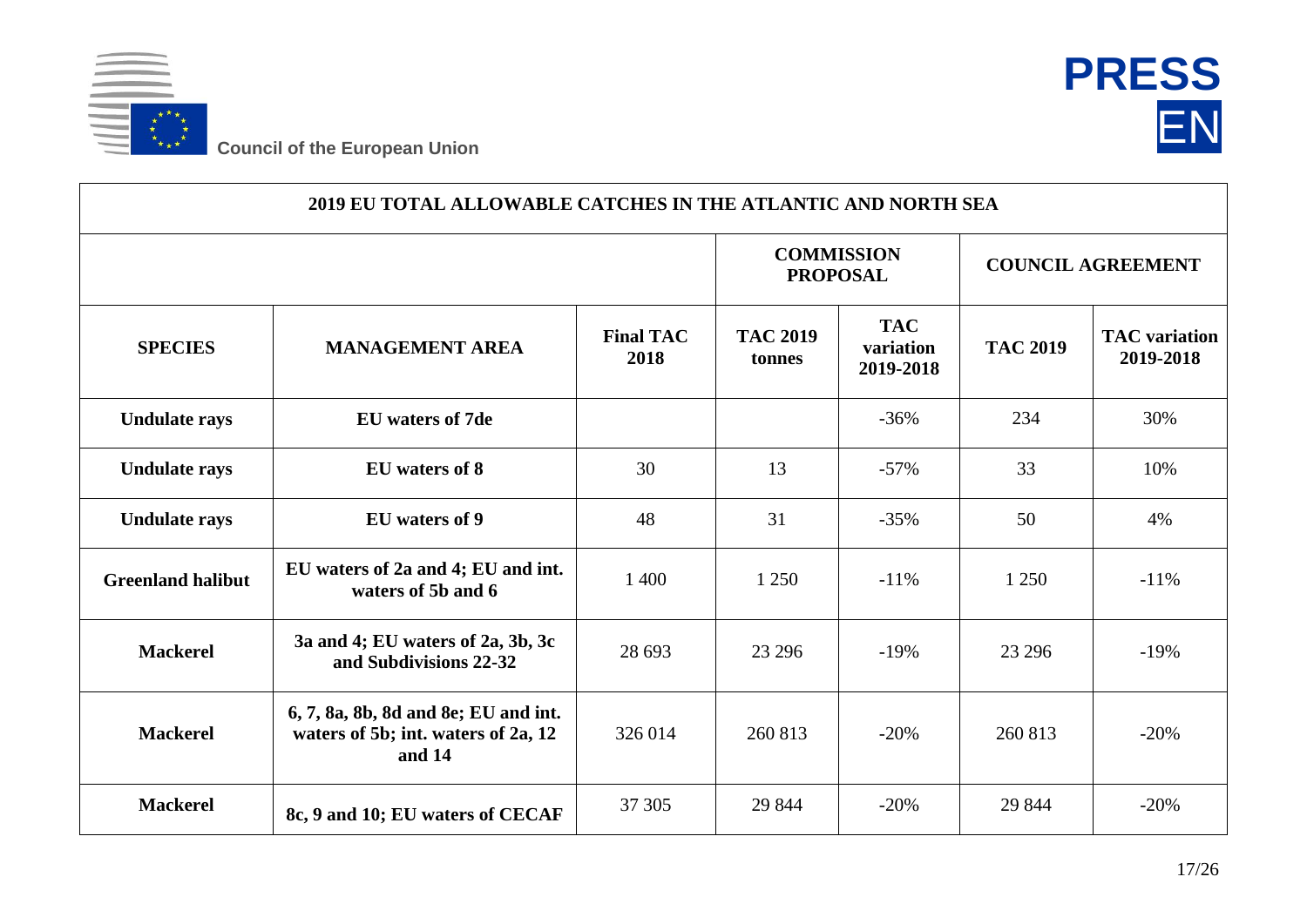



| 2019 EU TOTAL ALLOWABLE CATCHES IN THE ATLANTIC AND NORTH SEA |                                                          |                          |                                      |                                      |                          |                                   |  |  |  |
|---------------------------------------------------------------|----------------------------------------------------------|--------------------------|--------------------------------------|--------------------------------------|--------------------------|-----------------------------------|--|--|--|
|                                                               |                                                          |                          | <b>COMMISSION</b><br><b>PROPOSAL</b> |                                      | <b>COUNCIL AGREEMENT</b> |                                   |  |  |  |
| <b>SPECIES</b>                                                | <b>MANAGEMENT AREA</b>                                   | <b>Final TAC</b><br>2018 | <b>TAC 2019</b><br>tonnes            | <b>TAC</b><br>variation<br>2019-2018 | <b>TAC 2019</b>          | <b>TAC</b> variation<br>2019-2018 |  |  |  |
|                                                               | 34.1.1                                                   |                          |                                      |                                      |                          |                                   |  |  |  |
| <b>Mackerel</b>                                               | Norwegian waters of 2a and 4a                            | 12 803                   | 10 24 2                              | $-20%$                               | 10 24 2                  | $-20%$                            |  |  |  |
| <b>Common sole</b>                                            | 3a; EU waters of Subdivisions 22-<br>24                  | 448                      | 502                                  | 12%                                  | 502                      | 12%                               |  |  |  |
| <b>Common sole</b>                                            | EU waters of 2a and 4                                    | 15 684                   | 12 2 3 7                             | $-22%$                               | 12 5 5 5                 | $-20%$                            |  |  |  |
| <b>Common sole</b>                                            | 6; EU and int. waters of 6b; int.<br>waters of 12 and 14 | 57                       | 57                                   | 0%                                   | 57                       | 0%                                |  |  |  |
| <b>Common sole</b>                                            | 7a                                                       | 40                       | 414                                  | 935%                                 | 414                      | 935%                              |  |  |  |
| <b>Common sole</b>                                            | 7bc                                                      | 42                       | 42                                   | 0%                                   | 42                       | 0%                                |  |  |  |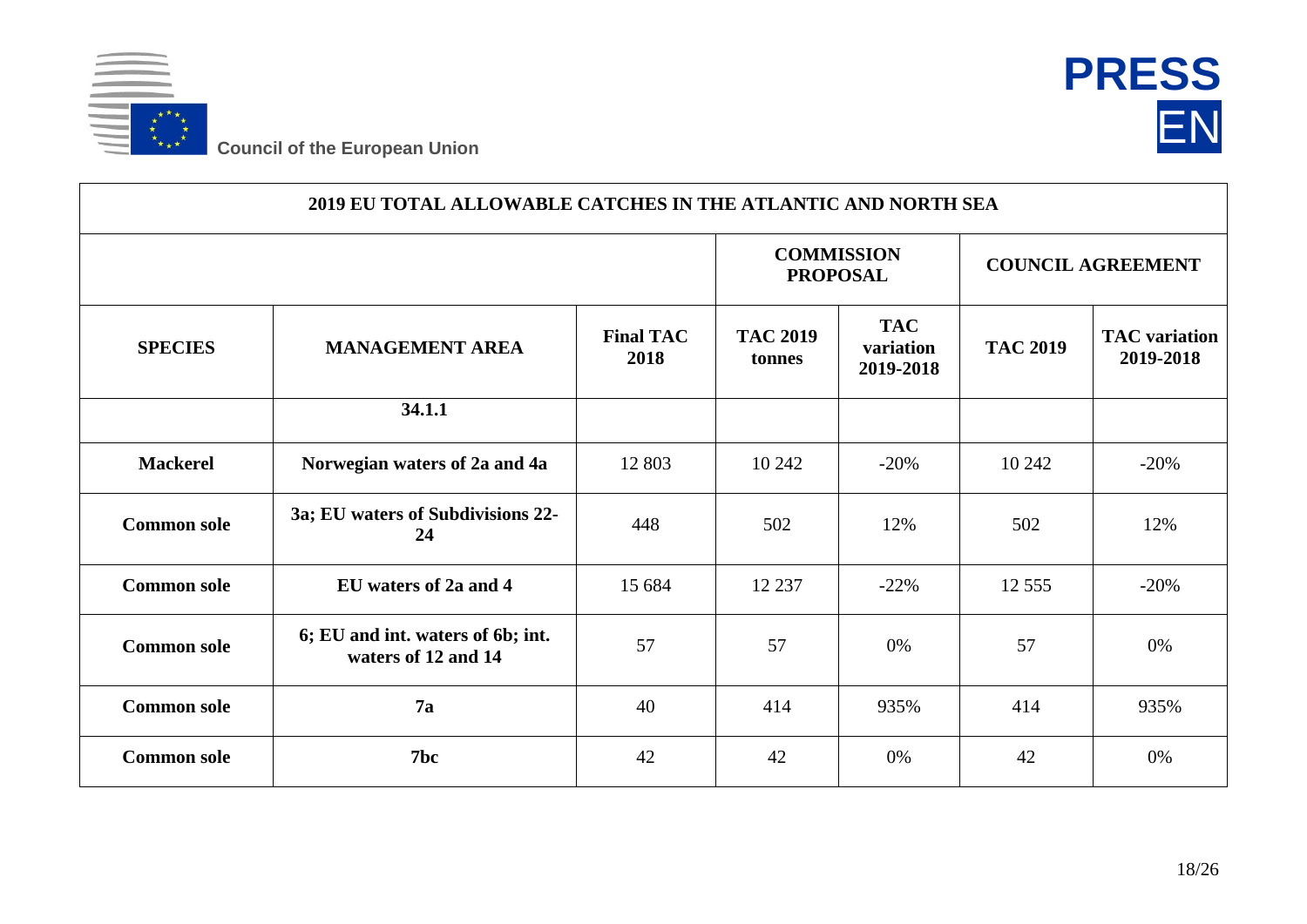



|                    | 2019 EU TOTAL ALLOWABLE CATCHES IN THE ATLANTIC AND NORTH SEA |                          |                                      |                                      |                 |                                     |  |  |  |
|--------------------|---------------------------------------------------------------|--------------------------|--------------------------------------|--------------------------------------|-----------------|-------------------------------------|--|--|--|
|                    |                                                               |                          | <b>COMMISSION</b><br><b>PROPOSAL</b> |                                      |                 | <b>COUNCIL AGREEMENT</b>            |  |  |  |
| <b>SPECIES</b>     | <b>MANAGEMENT AREA</b>                                        | <b>Final TAC</b><br>2018 | <b>TAC 2019</b><br>tonnes            | <b>TAC</b><br>variation<br>2019-2018 | <b>TAC 2019</b> | <b>TAC</b> variation<br>2019-2018   |  |  |  |
| <b>Common sole</b> | 7d                                                            | 3 4 0 5                  | 2 5 0 8                              | $-26%$                               | 2515            | $-26%$                              |  |  |  |
| <b>Common sole</b> | 7 <sub>e</sub>                                                | 1 202                    | 1 2 4 2                              | 3%                                   | 1 2 4 2         | 3%                                  |  |  |  |
| <b>Common sole</b> | 7fg                                                           | 920                      | 841                                  | $-9\%$                               | 841             | $-9%$                               |  |  |  |
| <b>Common sole</b> | 7hjk                                                          | 382                      | 382                                  | 0%                                   | 382             | 0%                                  |  |  |  |
| <b>Common sole</b> | 8ab                                                           | 3 6 21                   | 3872                                 | 7%                                   | 3 8 7 2         | 7%                                  |  |  |  |
| <b>Sole</b>        | 8c-e, 9 and 10; EU waters of<br><b>CECAF 34.1.1</b>           | 1 0 7 2                  | 1 0 7 2                              | 0%                                   | 1 0 7 2         | 0%                                  |  |  |  |
| <b>Sprat</b>       | 3a                                                            | 24 627                   | 24 627                               | 0%                                   | 24 627          | 0%                                  |  |  |  |
| <b>Sprat</b>       | EU waters of 2a and 4                                         | 166 545                  | $\mathbf{0}$                         | <b>Current TAC</b><br>still applies  | $\overline{0}$  | <b>Current TAC</b><br>still applies |  |  |  |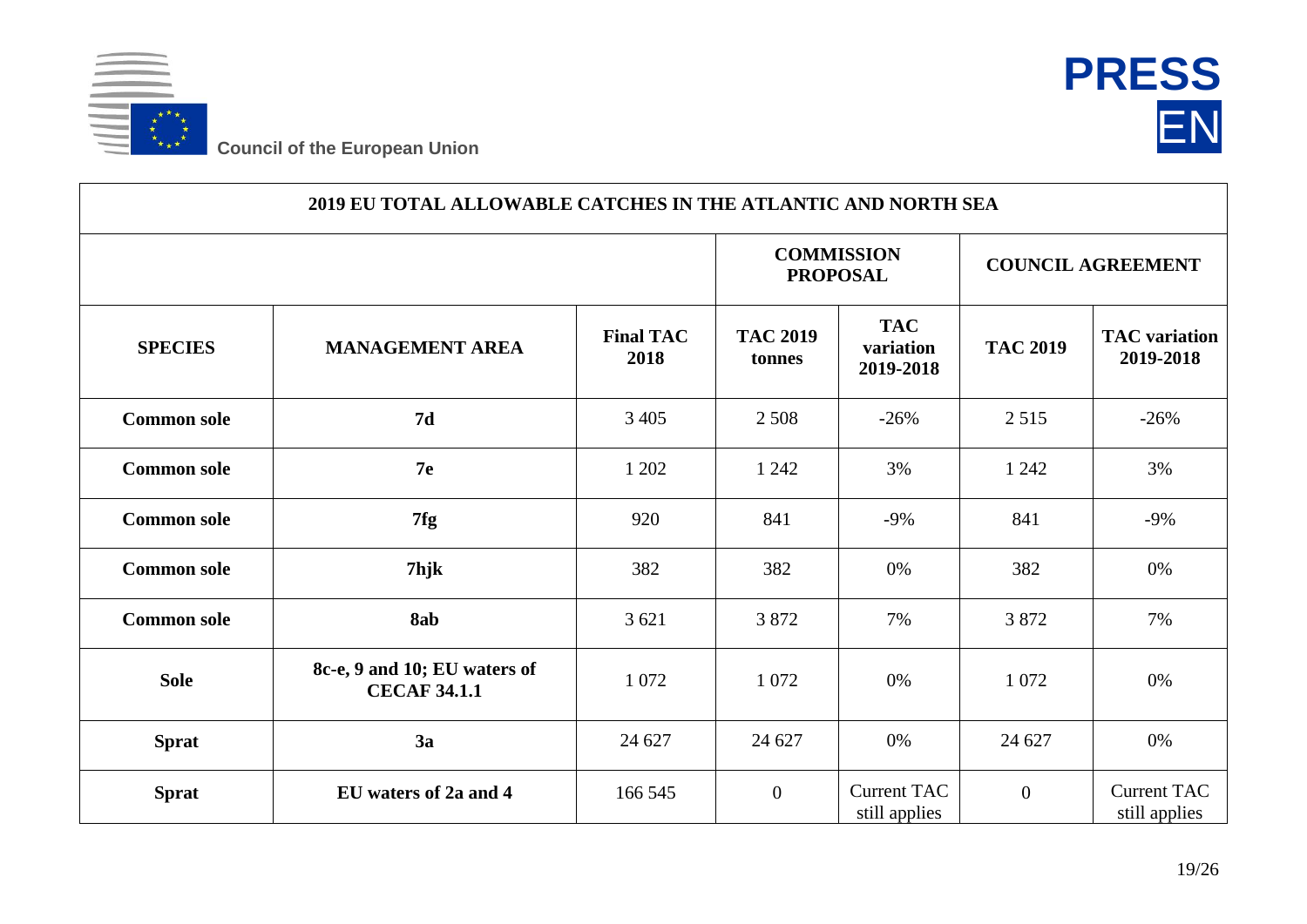



| 2019 EU TOTAL ALLOWABLE CATCHES IN THE ATLANTIC AND NORTH SEA |                                                                                                           |                                        |                                        |                                      |                                        |                                   |  |  |
|---------------------------------------------------------------|-----------------------------------------------------------------------------------------------------------|----------------------------------------|----------------------------------------|--------------------------------------|----------------------------------------|-----------------------------------|--|--|
|                                                               |                                                                                                           |                                        | <b>COMMISSION</b><br><b>PROPOSAL</b>   |                                      | <b>COUNCIL AGREEMENT</b>               |                                   |  |  |
| <b>SPECIES</b>                                                | <b>MANAGEMENT AREA</b>                                                                                    | <b>Final TAC</b><br>2018               | <b>TAC 2019</b><br>tonnes              | <b>TAC</b><br>variation<br>2019-2018 | <b>TAC 2019</b>                        | <b>TAC</b> variation<br>2019-2018 |  |  |
|                                                               |                                                                                                           |                                        |                                        | until 30 June<br>2019                |                                        | until 30 June<br>2019             |  |  |
| <b>Sprat</b>                                                  | 7de                                                                                                       | 3 2 9 6                                | 2637                                   | $-20%$                               | 2637                                   | $-20%$                            |  |  |
| <b>Picked dogfish</b>                                         | EU and intern. waters of $1, 5, 6, 7$ ,<br>8, 12 and 14                                                   | 270 by-catch<br>avoidance<br>programme | 270 by-catch<br>avoidance<br>programme | 0%                                   | 270 by-catch<br>avoidance<br>programme | $0\%$                             |  |  |
| <b>Horse mackerel</b>                                         | EU waters of 4b, 4c and 7d                                                                                | 12 629                                 | 12 629                                 | 0%                                   | 12 629                                 | 0%                                |  |  |
| <b>Horse mackerel</b>                                         | EU waters of 2a, 4a; 6, 7a-c, 7e-k,<br>8abde; EU and intern. waters of 5b;<br>intern. waters of 12 and 14 | 99 470                                 | 117 518                                | 18%                                  | 117518                                 | 18%                               |  |  |
| <b>Horse mackerel</b>                                         | <b>8c</b>                                                                                                 | 16 000                                 | 18858                                  | 18%                                  | 18858                                  | 18%                               |  |  |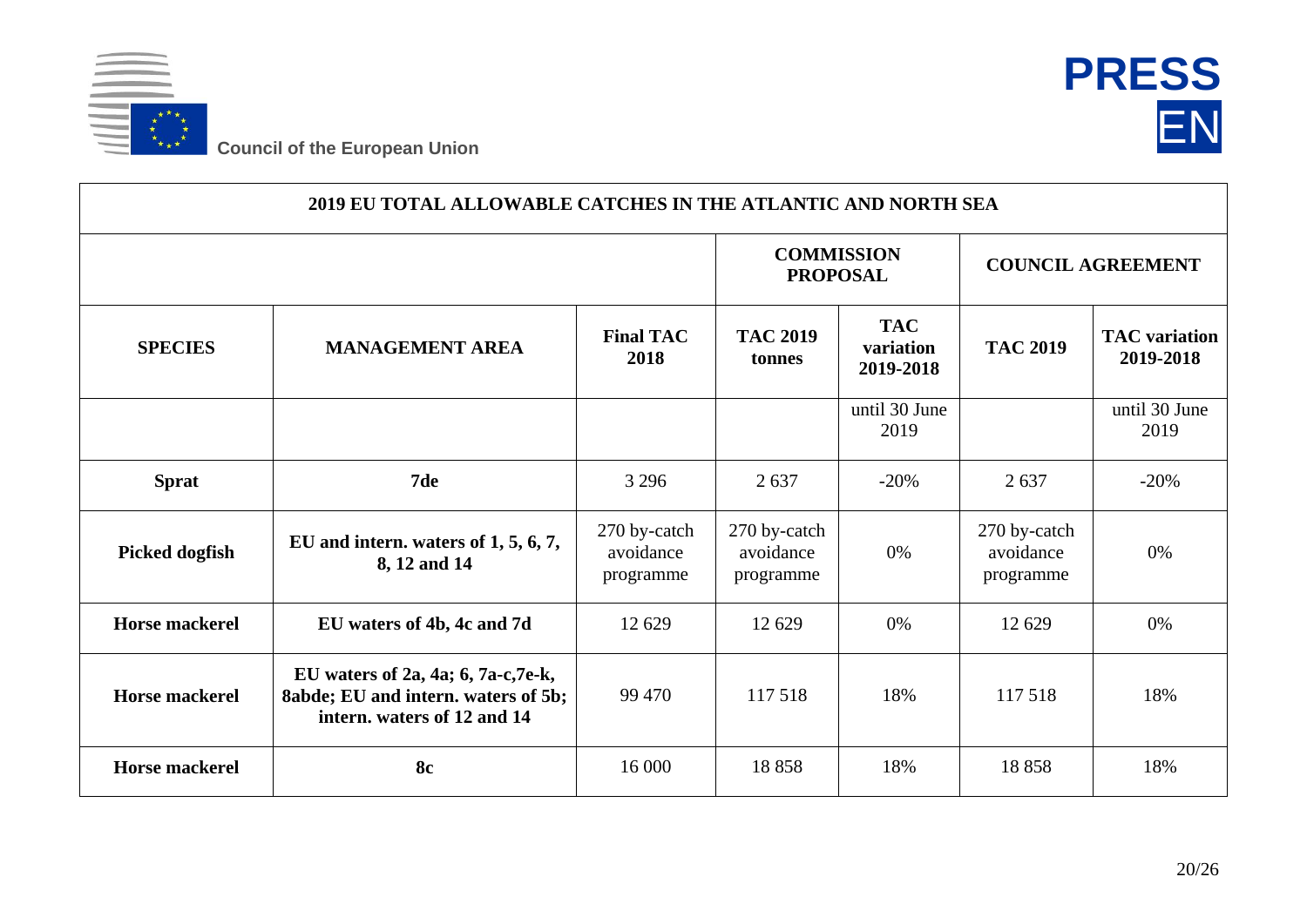



| 2019 EU TOTAL ALLOWABLE CATCHES IN THE ATLANTIC AND NORTH SEA |                           |                          |                                      |                                      |                          |                                   |  |  |
|---------------------------------------------------------------|---------------------------|--------------------------|--------------------------------------|--------------------------------------|--------------------------|-----------------------------------|--|--|
|                                                               |                           |                          | <b>COMMISSION</b><br><b>PROPOSAL</b> |                                      | <b>COUNCIL AGREEMENT</b> |                                   |  |  |
| <b>SPECIES</b>                                                | <b>MANAGEMENT AREA</b>    | <b>Final TAC</b><br>2018 | <b>TAC 2019</b><br>tonnes            | <b>TAC</b><br>variation<br>2019-2018 | <b>TAC 2019</b>          | <b>TAC</b> variation<br>2019-2018 |  |  |
| <b>Horse mackerel</b>                                         | 9                         | 55 555                   | 94 017                               | 69%                                  | 94 017                   | 69%                               |  |  |
| <b>Horse</b> mackerel                                         | 10, CECAF(Azores)         | To be<br>established     | To be<br>established                 |                                      | To be<br>established     |                                   |  |  |
| <b>Horse</b> mackerel                                         | <b>CECAF</b> (Madeira)    | To be<br>established     | To be<br>established                 |                                      | To be<br>established     |                                   |  |  |
| <b>Horse</b> mackerel                                         | <b>CECAF(Canaries)</b>    | To be<br>established     | To be<br>established                 |                                      | To be<br>established     |                                   |  |  |
| Norway pout                                                   | 3a; EU waters of 2a and 4 | 85 265                   | 55 000                               | $-35%$                               | 55 000                   | $-35%$                            |  |  |
| Norway pout                                                   | Norwegian waters of 4     | $\overline{0}$           | pm                                   |                                      | pm                       | $\qquad \qquad -$                 |  |  |
| <b>Industrial fish</b>                                        | Norwegian waters of 4     | 800                      | 800                                  | 0%                                   | 800                      | 0%                                |  |  |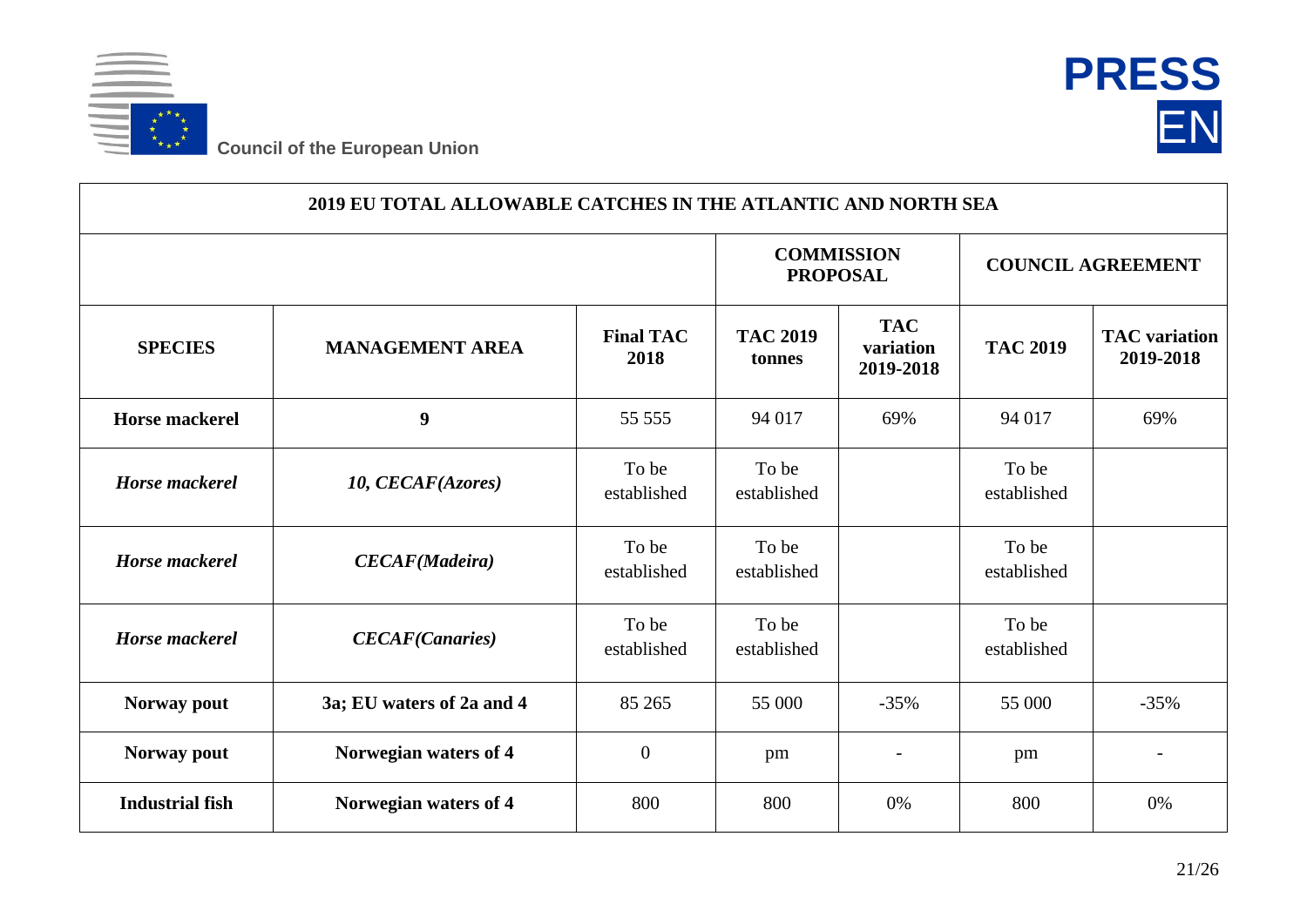



| 2019 EU TOTAL ALLOWABLE CATCHES IN THE ATLANTIC AND NORTH SEA |                                                                            |                          |                                      |                                      |                          |                                   |  |  |
|---------------------------------------------------------------|----------------------------------------------------------------------------|--------------------------|--------------------------------------|--------------------------------------|--------------------------|-----------------------------------|--|--|
|                                                               |                                                                            |                          | <b>COMMISSION</b><br><b>PROPOSAL</b> |                                      | <b>COUNCIL AGREEMENT</b> |                                   |  |  |
| <b>SPECIES</b>                                                | <b>MANAGEMENT AREA</b>                                                     | <b>Final TAC</b><br>2018 | <b>TAC 2019</b><br>tonnes            | <b>TAC</b><br>variation<br>2019-2018 | <b>TAC 2019</b>          | <b>TAC</b> variation<br>2019-2018 |  |  |
| <b>Other species</b>                                          | EU waters of 5b, 6 and 7                                                   | Not relevant             | 280                                  |                                      | 280                      |                                   |  |  |
| <b>Other species</b>                                          | Norwegian waters of 4                                                      | 10 000                   | 11 000                               | 10%                                  | 11 000                   | 10%                               |  |  |
| <b>Other species</b>                                          | EU waters of 2a, 4 and 6a north of<br>$56^\circ 30'$ N                     | Not relevant             | Not relevant                         |                                      | Not relevant             |                                   |  |  |
| <b>Herring</b>                                                | EU, Faroese, Norwegian and int.<br>waters of 1 and 2                       | 28 3 19                  | 38 315                               | 35%                                  | 38 315                   | 35%                               |  |  |
| Cod                                                           | Norwegian waters of 1 and 2                                                | 23 008                   | 21 5 18                              | $-6%$                                | 21 5 18                  | $-6%$                             |  |  |
| Cod                                                           | <b>Greenland waters of NAFO 1F and</b><br>Greenland waters of 5, 12 and 14 | 2 100                    | 2 100                                | 0%                                   | 2 100                    | 0%                                |  |  |
| Cod                                                           | 1 and 2b                                                                   | 28 690                   | 26 805                               | $-7%$                                | 26 805                   | $-7%$                             |  |  |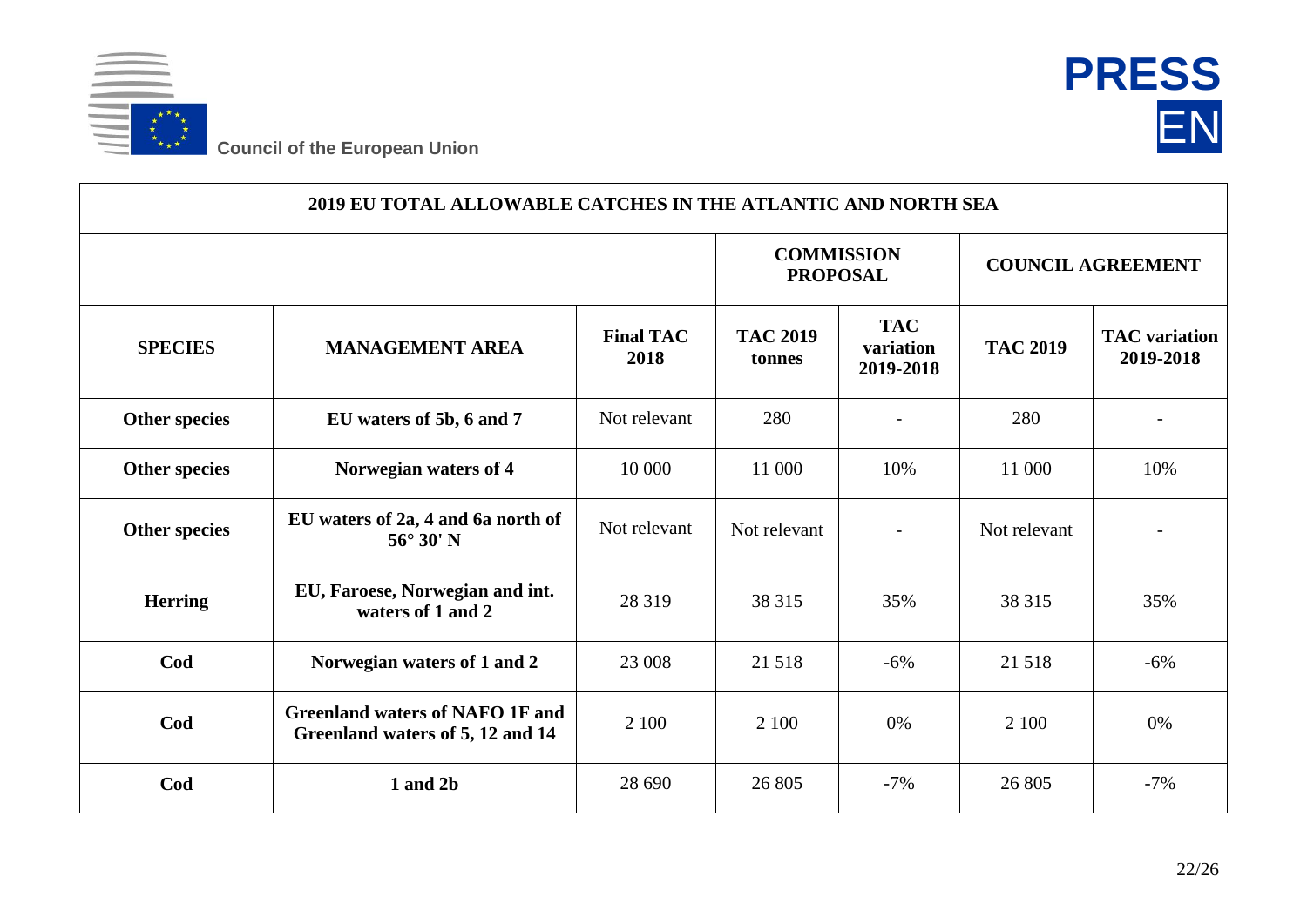



| 2019 EU TOTAL ALLOWABLE CATCHES IN THE ATLANTIC AND NORTH SEA |                                     |                          |                                      |                                      |                          |                                   |  |  |  |
|---------------------------------------------------------------|-------------------------------------|--------------------------|--------------------------------------|--------------------------------------|--------------------------|-----------------------------------|--|--|--|
|                                                               |                                     |                          | <b>COMMISSION</b><br><b>PROPOSAL</b> |                                      | <b>COUNCIL AGREEMENT</b> |                                   |  |  |  |
| <b>SPECIES</b>                                                | <b>MANAGEMENT AREA</b>              | <b>Final TAC</b><br>2018 | <b>TAC 2019</b><br>tonnes            | <b>TAC</b><br>variation<br>2019-2018 | <b>TAC 2019</b>          | <b>TAC</b> variation<br>2019-2018 |  |  |  |
| <b>Cod and haddock</b>                                        | <b>Faroese waters of 5b</b>         | 950                      | 885                                  | $-7%$                                | 885                      | $-7%$                             |  |  |  |
| <b>Grenadier</b>                                              | <b>Greenland waters of 5 and 14</b> | 80                       | 85                                   | 6%                                   | 85                       | 6%                                |  |  |  |
| <b>Grenadier</b>                                              | <b>Greenland waters of NAFO 1</b>   | 20                       | 60                                   | 200%                                 | 60                       | 200%                              |  |  |  |
| <b>Capelin</b>                                                | 2 <sub>b</sub>                      | $\overline{0}$           | $\overline{0}$                       | 0%                                   | $\overline{0}$           | 0%                                |  |  |  |
| <b>Capelin</b>                                                | Greenland waters of 5 and 14        | $\overline{0}$           | $\overline{0}$                       | 0%                                   | $\overline{0}$           | 0%                                |  |  |  |
| Haddock                                                       | Norwegian waters of 1 and 2         | 1 200                    | 1 100                                | $-8%$                                | 1 100                    | $-8%$                             |  |  |  |
| <b>Blue whiting</b>                                           | <b>Faroese waters</b>               | 2 500                    | 2 500                                | 0%                                   | 2 500                    | 0%                                |  |  |  |
| Ling and blue ling                                            | <b>Faroese waters of 5b</b>         | 2 0 0 0                  | 1885                                 | $-6%$                                | 1885                     | $-6%$                             |  |  |  |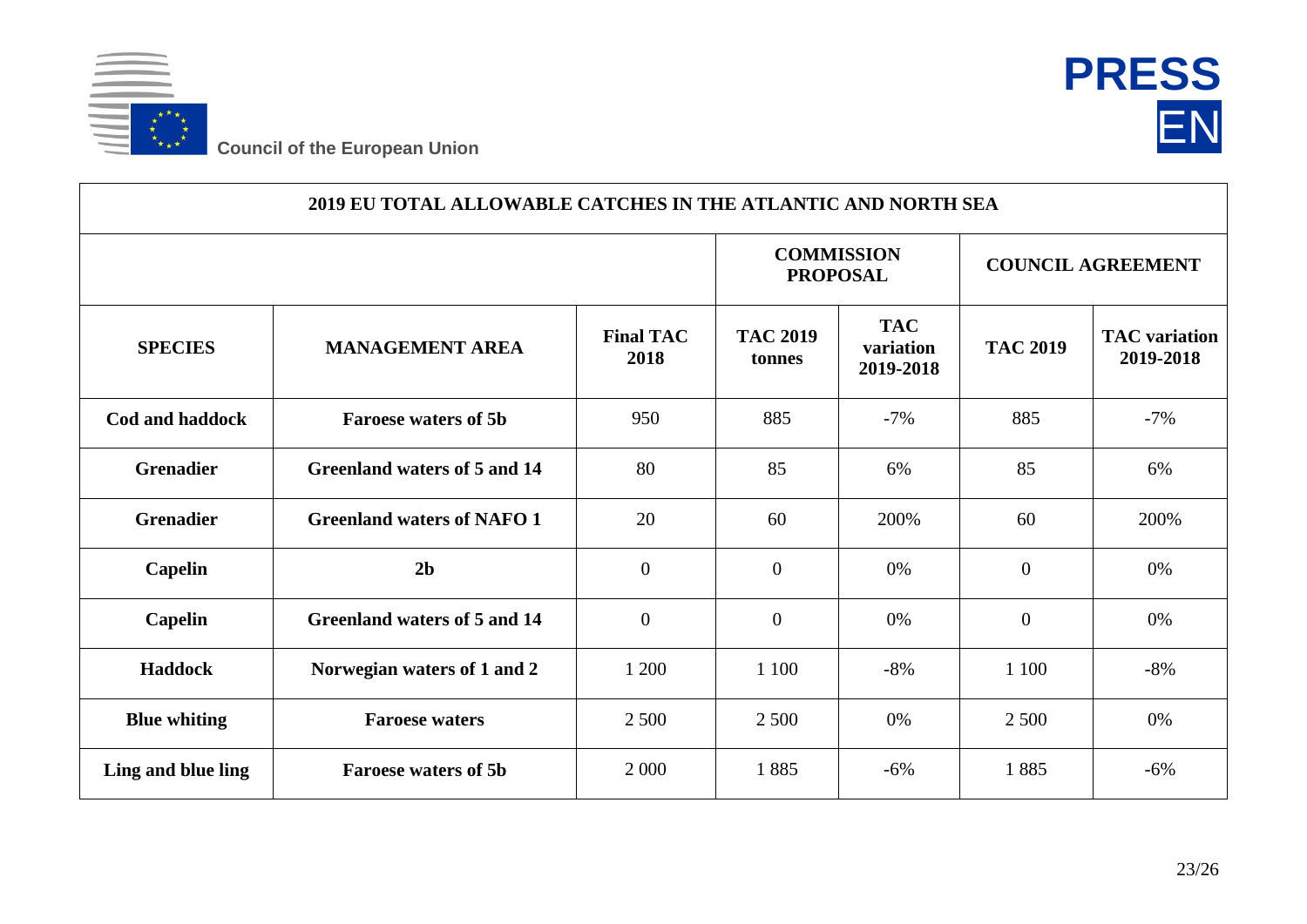



| 2019 EU TOTAL ALLOWABLE CATCHES IN THE ATLANTIC AND NORTH SEA |                                   |                          |                                      |                                      |                          |                                   |  |  |
|---------------------------------------------------------------|-----------------------------------|--------------------------|--------------------------------------|--------------------------------------|--------------------------|-----------------------------------|--|--|
|                                                               |                                   |                          | <b>COMMISSION</b><br><b>PROPOSAL</b> |                                      | <b>COUNCIL AGREEMENT</b> |                                   |  |  |
| <b>SPECIES</b>                                                | <b>MANAGEMENT AREA</b>            | <b>Final TAC</b><br>2018 | <b>TAC 2019</b><br>tonnes            | <b>TAC</b><br>variation<br>2019-2018 | <b>TAC 2019</b>          | <b>TAC</b> variation<br>2019-2018 |  |  |
| Northern prawn                                                | Greenland waters of 5 and 14      | 1 0 5 0                  | 1 3 5 0                              | 29%                                  | 1 3 5 0                  | 29%                               |  |  |
| Northern prawn                                                | <b>Greenland waters of NAFO 1</b> | 2 600                    | 2 800                                | 8%                                   | 2 800                    | 8%                                |  |  |
| <b>Saithe</b>                                                 | Norwegian waters of 1 and 2       | 2 5 5 0                  | 2 5 5 0                              | 0%                                   | 2 5 5 0                  | 0%                                |  |  |
| <b>Saithe</b>                                                 | Int. waters of 1 and 2            | $\overline{0}$           | $\overline{0}$                       | 0%                                   | $\overline{0}$           | 0%                                |  |  |
| <b>Saithe</b>                                                 | <b>Faroese waters of 5b</b>       | 2 8 0 0                  | 2 600                                | $-7%$                                | 2 600                    | $-7%$                             |  |  |
| <b>Greenland halibut</b>                                      | Norwegian waters of 1 and 2       | 50                       | 50                                   | 0%                                   | 50                       | 0%                                |  |  |
| <b>Greenland halibut</b>                                      | Int. waters of 1 and 2            | 900                      | 900                                  | 0%                                   | 900                      | 0%                                |  |  |
| <b>Greenland halibut</b>                                      | <b>Greenland waters of NAFO 1</b> | 1925                     | 1925                                 | 0%                                   | 1925                     | 0%                                |  |  |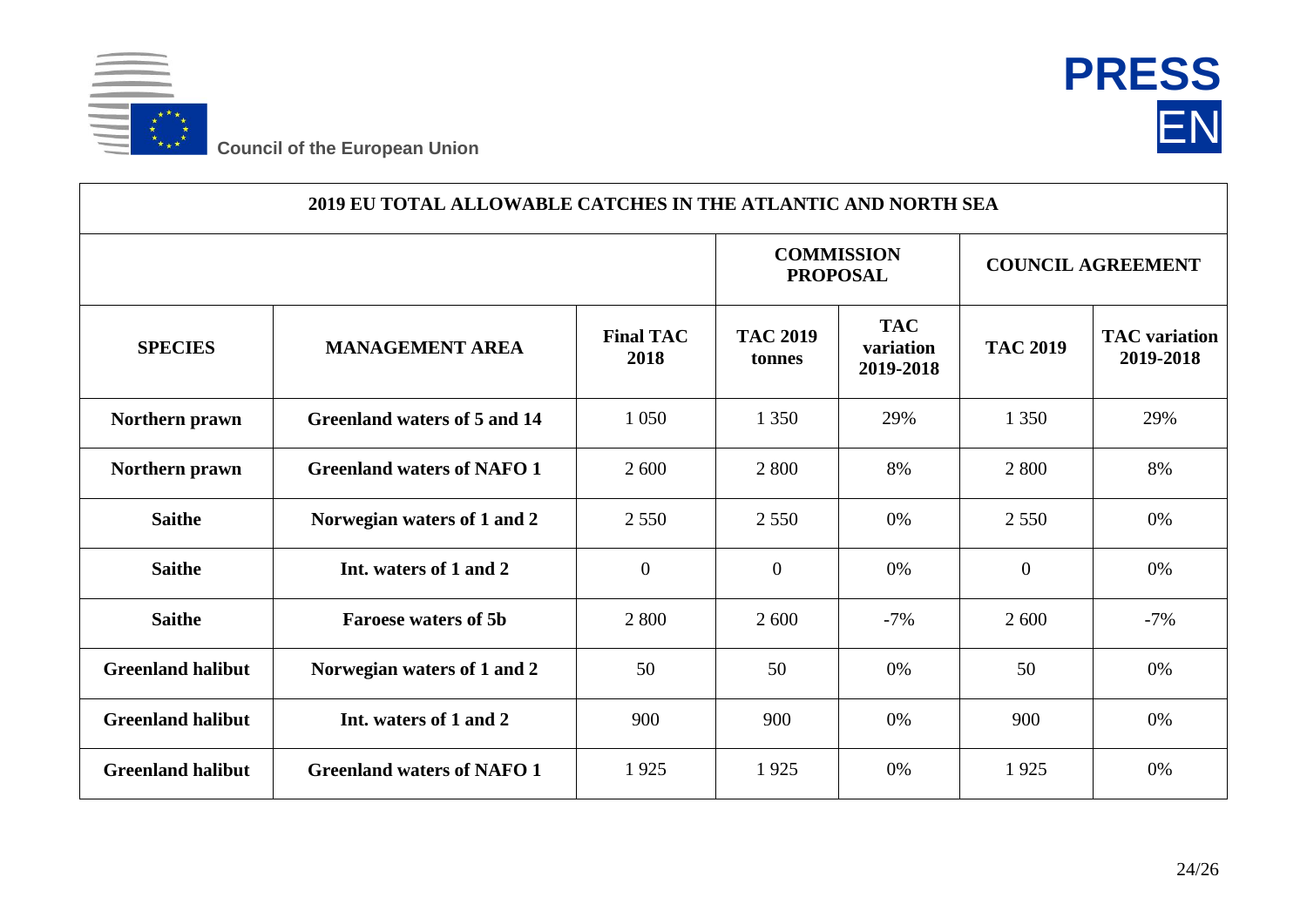



| 2019 EU TOTAL ALLOWABLE CATCHES IN THE ATLANTIC AND NORTH SEA |                                                                            |                          |                                      |                                      |                          |                                   |  |  |  |  |
|---------------------------------------------------------------|----------------------------------------------------------------------------|--------------------------|--------------------------------------|--------------------------------------|--------------------------|-----------------------------------|--|--|--|--|
|                                                               |                                                                            |                          | <b>COMMISSION</b><br><b>PROPOSAL</b> |                                      | <b>COUNCIL AGREEMENT</b> |                                   |  |  |  |  |
| <b>SPECIES</b>                                                | <b>MANAGEMENT AREA</b>                                                     | <b>Final TAC</b><br>2018 | <b>TAC 2019</b><br>tonnes            | <b>TAC</b><br>variation<br>2019-2018 | <b>TAC 2019</b>          | <b>TAC</b> variation<br>2019-2018 |  |  |  |  |
| <b>Greenland halibut</b>                                      | Greenland waters of 5, 12 and 14                                           | 4515                     | 4515                                 | 0%                                   | 4515                     | 0%                                |  |  |  |  |
| <b>Redfish (shallow</b><br>pelagic)                           | EU and int. waters of 5; int. waters<br>of 12 and 14                       | $\overline{0}$           | $\mathbf{0}$                         | 0%                                   | $\mathbf{0}$             | 0%                                |  |  |  |  |
| Redfish (deep pelagic)                                        | EU and intern. waters of 5; intern.<br>waters of 12 and 14                 | 1 0 0 4                  | 927                                  | $-8%$                                | 927                      | $-8%$                             |  |  |  |  |
| <b>Redfish</b>                                                | Norwegian waters of 1 and 2                                                | 1 500                    | 1 500                                | 0%                                   | 1 500                    | 0%                                |  |  |  |  |
| <b>Redfish</b>                                                | Int. waters of 1 and 2                                                     | To be<br>established     | To be<br>established                 |                                      | To be<br>established     |                                   |  |  |  |  |
| <b>Redfish (pelagic)</b>                                      | <b>Greenland waters of NAFO 1F and</b><br>Greenland waters of 5, 12 and 14 | 868                      | 774                                  | $-11\%$                              | 774                      | $-11%$                            |  |  |  |  |
| <b>Redfish (demersal)</b>                                     | <b>Greenland waters of NAFO 1F and</b>                                     | 1650                     | 2 0 0 0                              | 21%                                  | 2 0 0 0                  | 21%                               |  |  |  |  |